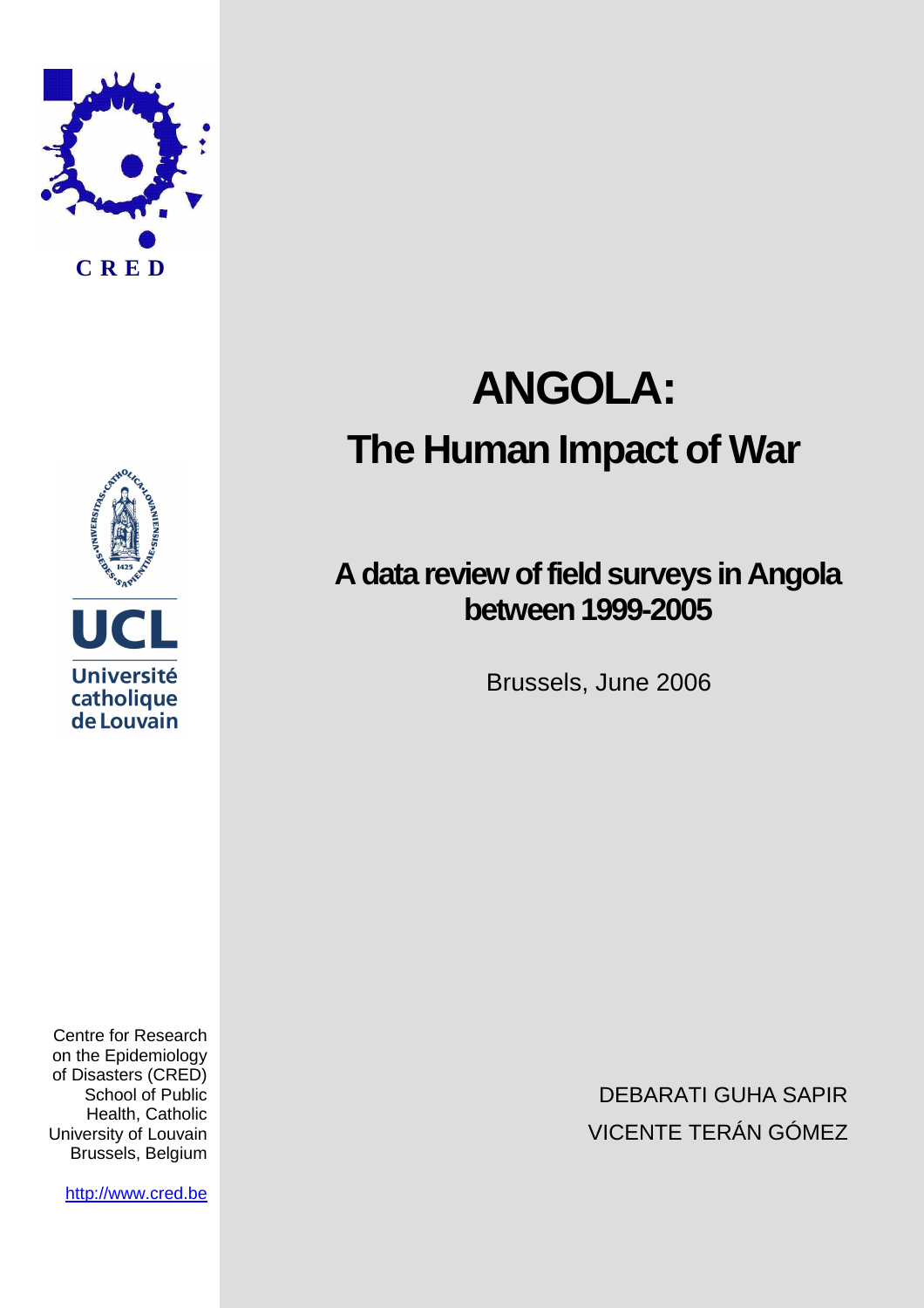# ANGOLA: The Human Impact of War

A data review of field surveys in Angola between 1999-2005

Brussels, June 2006

DEBARATI GUHA SAPIR VICENTE TERÁN GÓMEZ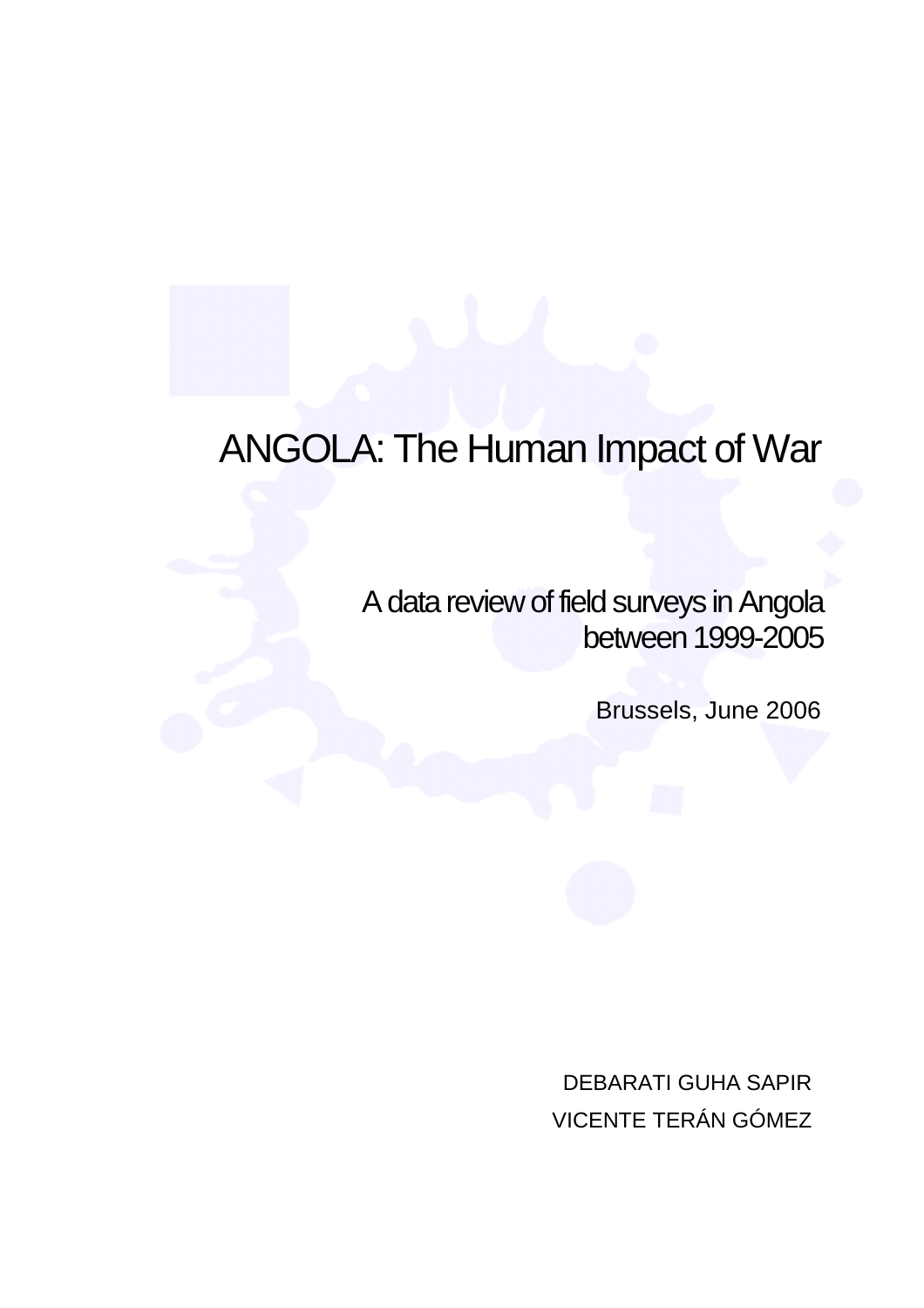The Centre for Research on the Epidemiology of Disasters (CRED) is based at the Catholic University of Louvain (UCL), Brussels. CRED promotes research, training and information dissemination on international disasters and complex emergencies, with a special focus on public health, epidemiology and socialeconomic factors. It aims to enhance the effectiveness of developing countries response to, and management of disasters. It works closely with nongovernmental and multilateral agencies and universities throughout the world.

Debarati Guha-Sapir is the director of the Centre for Research on the Epidemiology of Disasters (CRED) and professor of epidemiology and public health at the Université catholique de Louvain in Brussels.

Vicente Terán is a researcher at CRED since 2004, where he analyses mortality and health statistics in disasters and complex emergency settings and is a co-lead in the Complex Emergencies Database (CE-DAT) project.

Disclaimer: Any opinions and views expressed in this report are entirely those of the authors alone who bear all responsibility.

© 2006 CRED

WHO Collaborating Centre for Research on the Epidemiology of Disasters School of Public Health Catholic University of Louvain 30.94 Clos-Chapelle-aux-Champs 1200 Brussels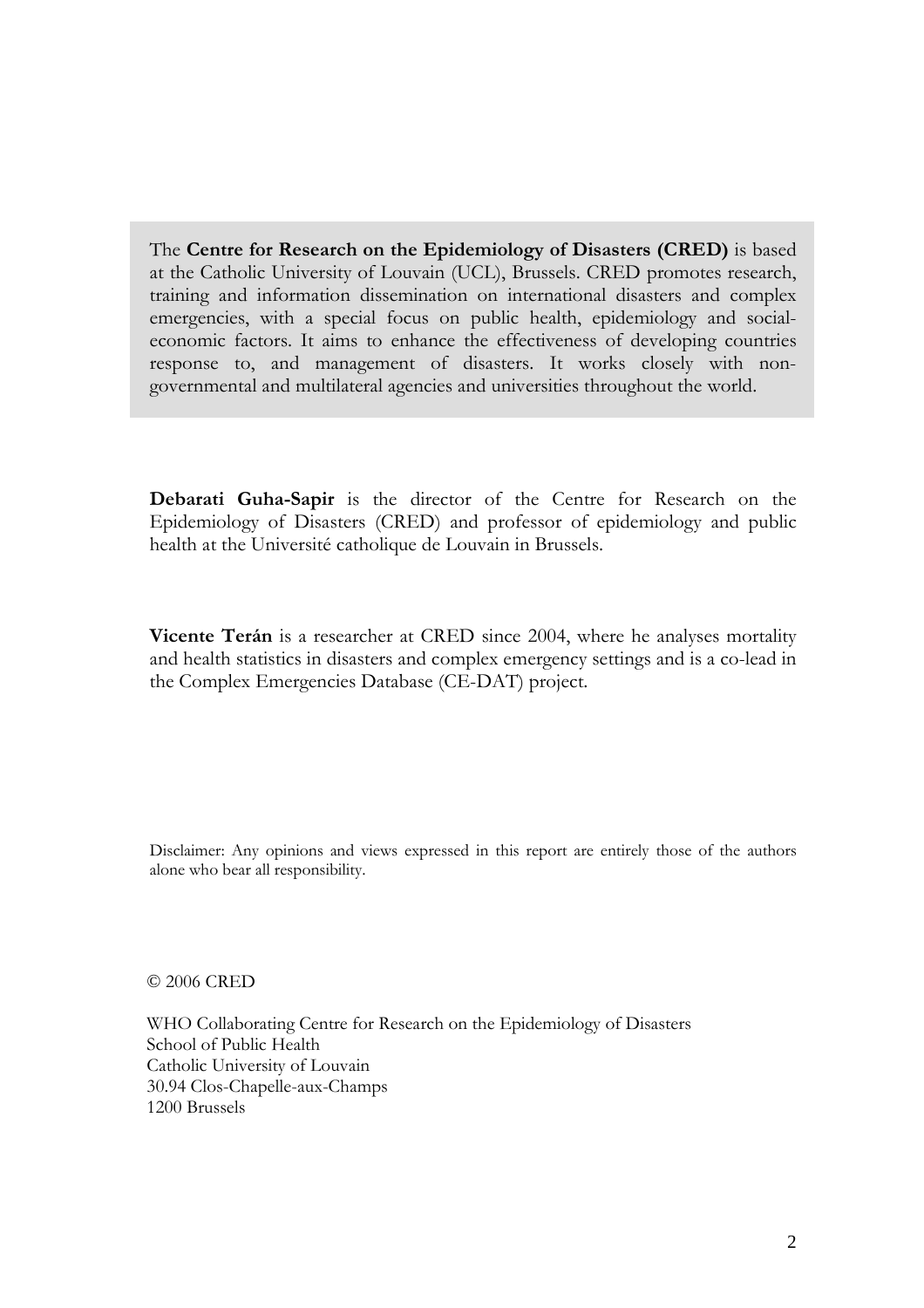

# CE-DAT : The Complex Emergencies Database

CE-DAT is a global, shared, searchable database on complex humanitarian emergencies. The main objectives are:

- 1) To provide key nutritional, health and mortality indicators for rational humanitarian aid decision making.
- 2) To promote effectiveness of international policy on response and prevention through evidence-based trend analysis and impact briefings.
- 3) To support decision making by constructing an internet-accessible, multisource database on the human impact of complex emergencies.

Indicators included in the database come from more than 1150 surveys undertaken by United Nations Agencies, NGOs and academic institutions in conflict and post-conflict situations.

CE-DAT collects three categories of data:

- 1) Mortality Rates (Crude Mortality, Under 5 Mortality, Infant Mortality)
- 2) Malnutrition (Acute Malnutrition, Chronic Malnutrition, Underweight, Oedema and MUAC)
- 3) Vaccination coverage (Measles, Polio, DTP, Tuberculosis) and Vitamin A coverage

All indicators in the database specify the legal status of the population measured (IDP, resident or refugee) and identify their exact location up to the smallest administrative level boundary. Moreover, CE-DAT is committed to improving the quality of data from conflict settings and hence provides methodological details (sampling methods, recall periods...) and states all sources of data.

For further information, please go to **http://www.cred.be/cedat/index.htm**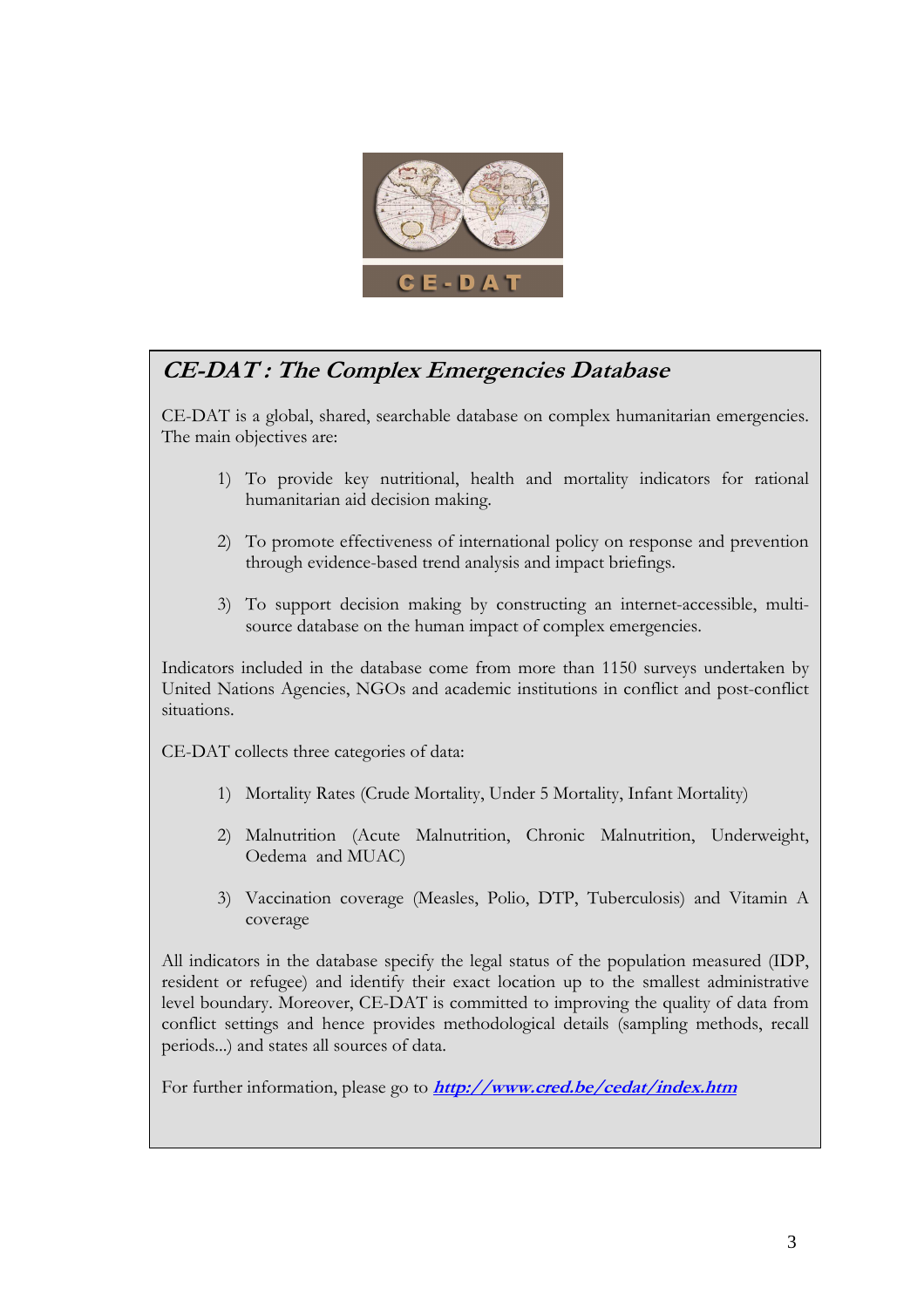# **CONTENT**

| 1               |                                                                                                                   |                                                                                                    |  |  |  |
|-----------------|-------------------------------------------------------------------------------------------------------------------|----------------------------------------------------------------------------------------------------|--|--|--|
| 2               |                                                                                                                   |                                                                                                    |  |  |  |
|                 | 2.1                                                                                                               | The End of the Angolan War (December 1998- April 2002): A last deadly                              |  |  |  |
|                 | 2.2                                                                                                               | Worst affected Provinces (Insecurity and Mass populations movements) 9                             |  |  |  |
| $\mathbf{3}$    | <b>METHODS USED TO MEASURE THE HUMAN IMPACT OF</b><br>CONFLICT: The CRED Complex Emergencies Data Base (CE-DAT)11 |                                                                                                    |  |  |  |
| 4               | HUMAN IMPACT OF THE CONFLICT ON THE ANGOLAN                                                                       |                                                                                                    |  |  |  |
|                 | 4.1                                                                                                               | Human impact of war through different periods: conflict, transition and<br>4.1.1<br>4.1.2<br>4.1.3 |  |  |  |
|                 | 4.2                                                                                                               | Human impact of war according to legal status (Residents, IDPs and<br>4.2.1                        |  |  |  |
|                 |                                                                                                                   | Direct Comparison between Residents Vs IDPs: surveys at the same time<br>4.2.4                     |  |  |  |
|                 | 4.3                                                                                                               | 29                                                                                                 |  |  |  |
| $5\overline{)}$ |                                                                                                                   |                                                                                                    |  |  |  |
| 6               |                                                                                                                   |                                                                                                    |  |  |  |
| 7               |                                                                                                                   |                                                                                                    |  |  |  |
| 8               |                                                                                                                   |                                                                                                    |  |  |  |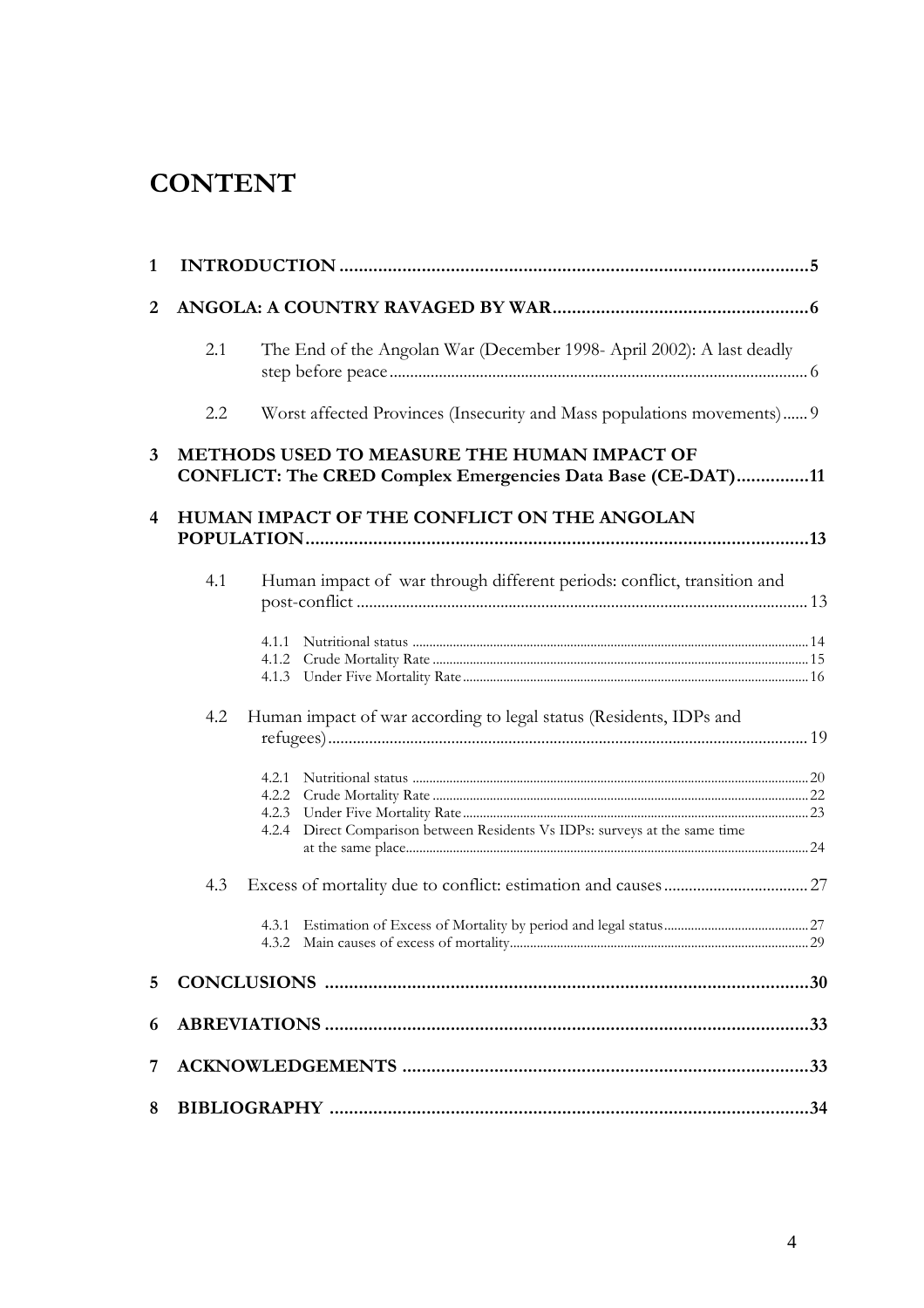#### 1. INTRODUCTION

The effects of armed conflicts on mortality fall into one of two categories: direct and indirect. By direct mortality we mean those violent deaths caused by military operations among both soldiers and civilians, often called battle deaths. The loss of life caused by armed conflicts does not stop there. In fact, much more death and misery is inflicted on civil populations by indirect means. Those collateral effects of conflict are commonly known as "indirect" or "excess" mortality. They account for those non-violent deaths among civil populations that would not have occurred without the conflict. Over the last decades, indirect deaths have greatly outnumbered direct battle-deaths in most conflicts. The main causes of those indirect deaths include economic collapse, food shortages and malnutrition, the disruption of health systems, mass population movements to overcrowded settlements, and the stretching of public safety systems due to long conflicts.

In this document, we will analyze the human impact that the Angolan conflict has had on the civilian population in terms of mortality and malnutrition. Special attention will be paid to the differences in impact over time and according to the legal status of the population affected; residents, Internal Displaced Persons (IDPs) and refugees. At the same time, we will assess the extent to which the Angolan conflict has caused an excess mortality and look into the main causes of this excess.

Reconstruction, recovery and development activities in Angola require an in-depth understanding of past trends and patterns in essential population, health and nutrition indicators. Predictions of disease and mortality patterns, as well as health service needs, can best be projected using past trends and patterns of these indicators among the displaced, returnee and resident populations.

We have focused the analysis on the last period of armed conflict between UNITA (National Union for Total Independence of Angola) and the Angolan Government in the years 1999-2002 and the post-conflict situation after the April 2002 ceasefire up to 2005. The last period of war between 1999 and 2002 was the most deadly, due in great part to the "scorched earth" military strategies of both warring sides. This caused a huge influx of IDPs to overcrowded cities, as well as rendering large areas of Angola inaccessible to international relief.

With the aim of assessing the burden of conflict, we have used more than 90 quantitative surveys undertaken in Angola by several NGOs since 1999, as well as surveillance mortality data on Angolan refugee camps outside the borders. These surveys have been a reliable source of information on the level of distress caused by the conflict among the civil population.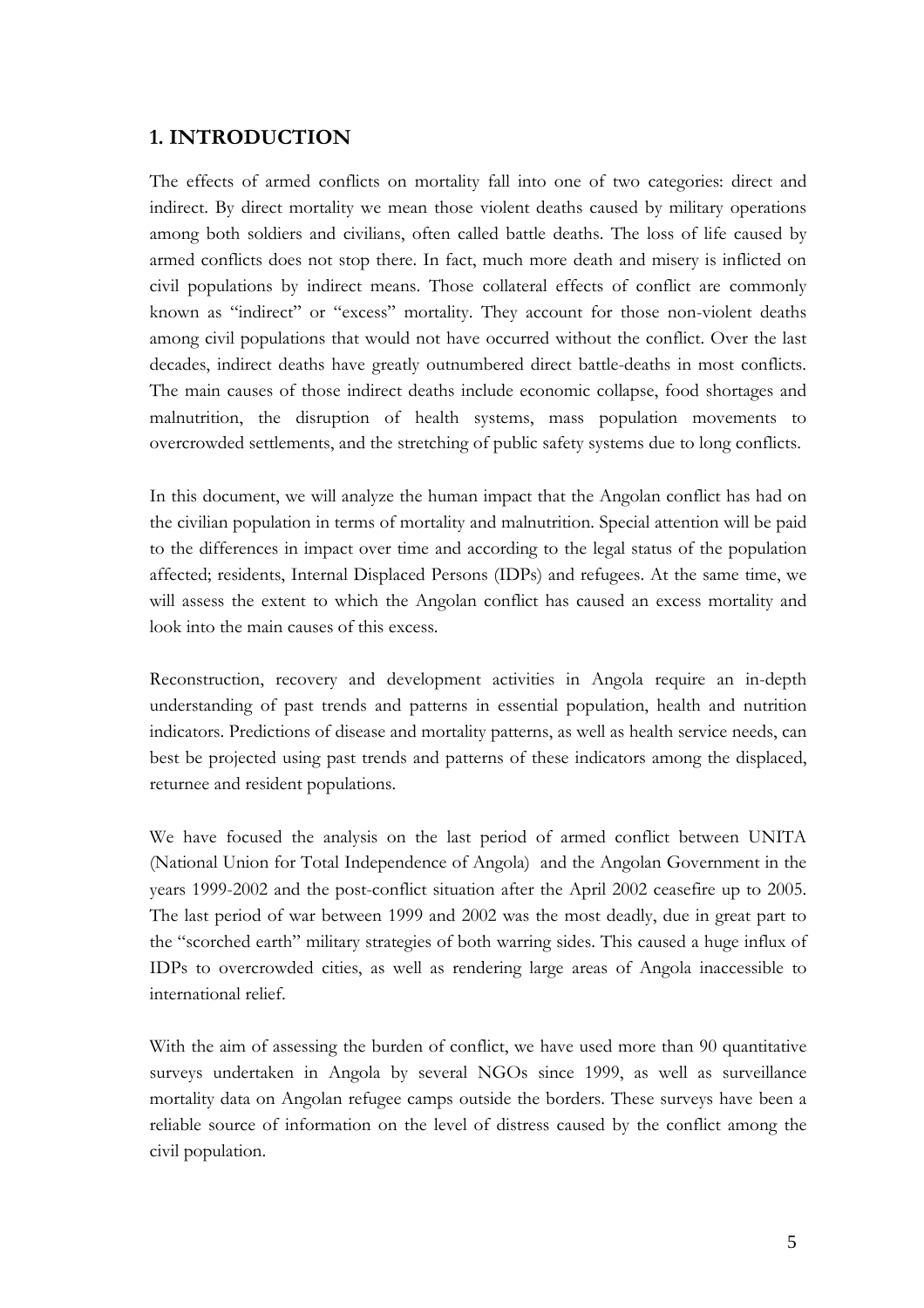### 2. ANGOLA: A COUNTRY RAVAGED BY WAR

As the graph 1a shows (timeline with the summary of the conflict), Angola has endured the burden of armed conflict since the independence war against Portugal in 1956. This war was followed by 27 years of civil conflict between the governmental MPLA (Popular Movement for the Liberation of Angola) and the insurgent UNITA, which finally came to an end in April 2002.

All those years of civil strife have had a devastating effect on Angola's development and the well-being of the population. The results of the war, including dysfunctional infrastructure, lack of adequate health care, and food shortages, left the Angolan population in a dire situation by the time the war ended.

The comprehensive Multiple Indicator Cluster Survey (MICS) undertaken by UNICEF in 2001 (one year before the end of the war) showed that Angola was the country with the third-worst under five mortality rate, with 250 deaths for every 1,000 live births; around 181,000 children every year<sup>1</sup>. The MICS survey revealed a maternal mortality rate that was also one of the highest in the world, estimated at 1,280 deaths for every 100,000 live births; approximately 11,000 maternal deaths and  $36,000$  orphans every year<sup>2</sup>. It should be noted that the MICS survey did not take into account those rural populations inaccessible in 2001 because of security issues, which may have given even higher values<sup>3</sup>. Another discouraging consequence of the conflict was the life expectancy at birth in 2001. This was just 39.9 years, one of the lowest in the world<sup>4</sup>.

# 2.1 THE END OF THE ANGOLAN WAR (DECEMBER 1998- APRIL 2002): A LAST DEADLY STEP BEFORE PEACE

On December 1998, after a calm period of 4 years, Angola's president put on hold the Lusaka Protocol from 1994 by declaring war on UNITA. There followed a UNITA counter-offensive. Due to considerable governmental superiority in military resources and the international embargo imposed on UNITA-held areas, UNITA'S once well-equipped conventional army was significantly undermined and forced to change to guerrilla warfare tactics.

<sup>1</sup> Access to UNICEF-MICS data on http://www.childinfo.org/MICS2/newreports/angola/angola.htm <sup>2</sup> REPUBLIC OF ANGOLA MINISTRY OF HEALTH & UNFPA& UNICEF. Stategic Plan for the accelerated reduction of maternal and child mortality 2004 – 2008

<sup>&</sup>lt;sup>3</sup> The areas not included were expected to be the worse off was, they account for 35% of the territory and 5% of the country's population.

<sup>&</sup>lt;sup>4</sup> WHO. The *World Health Report 2004-changing history*. Geneva. 2004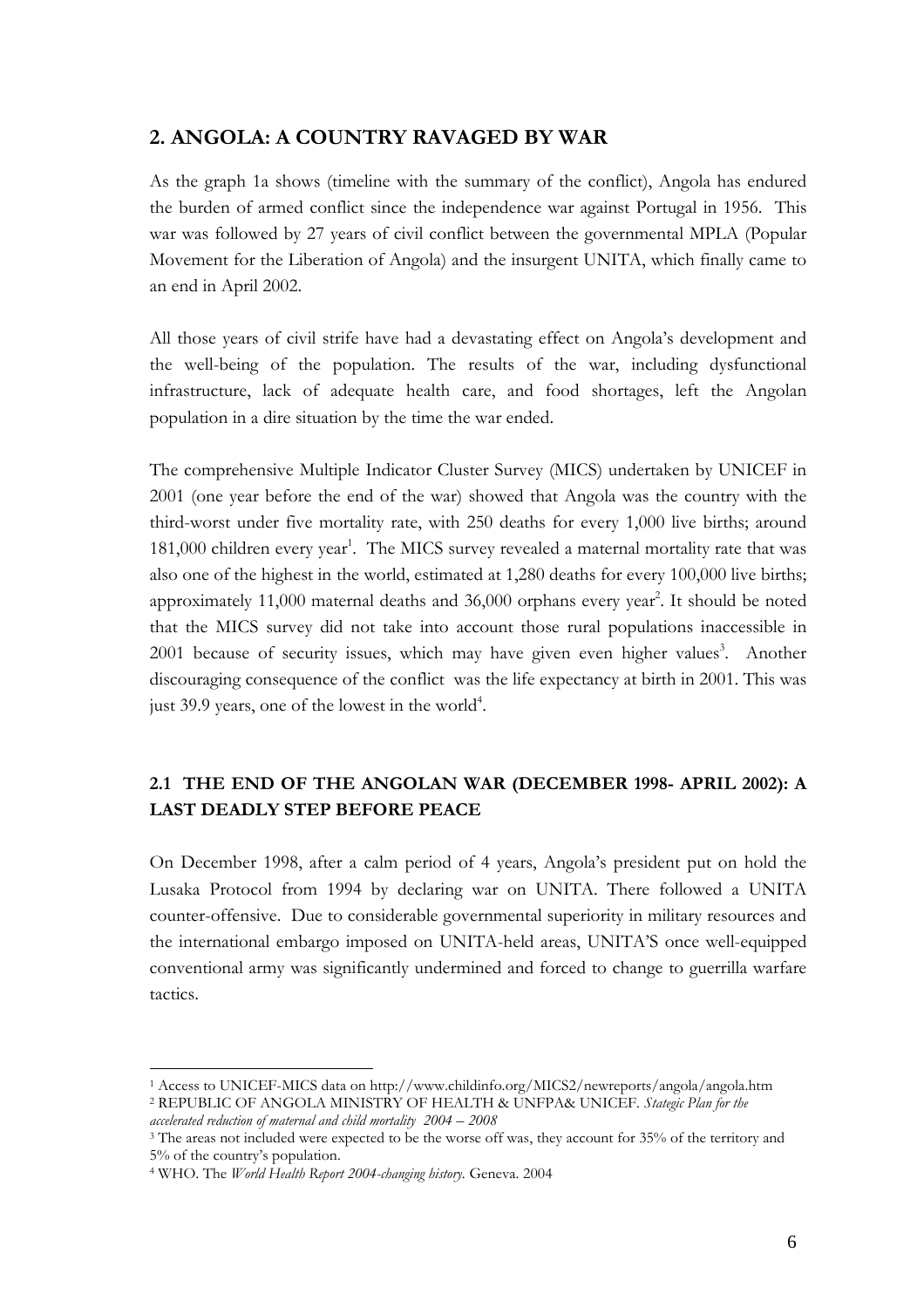# GRAPH 1a ANGOLA CONFLICT TIMELINE

.



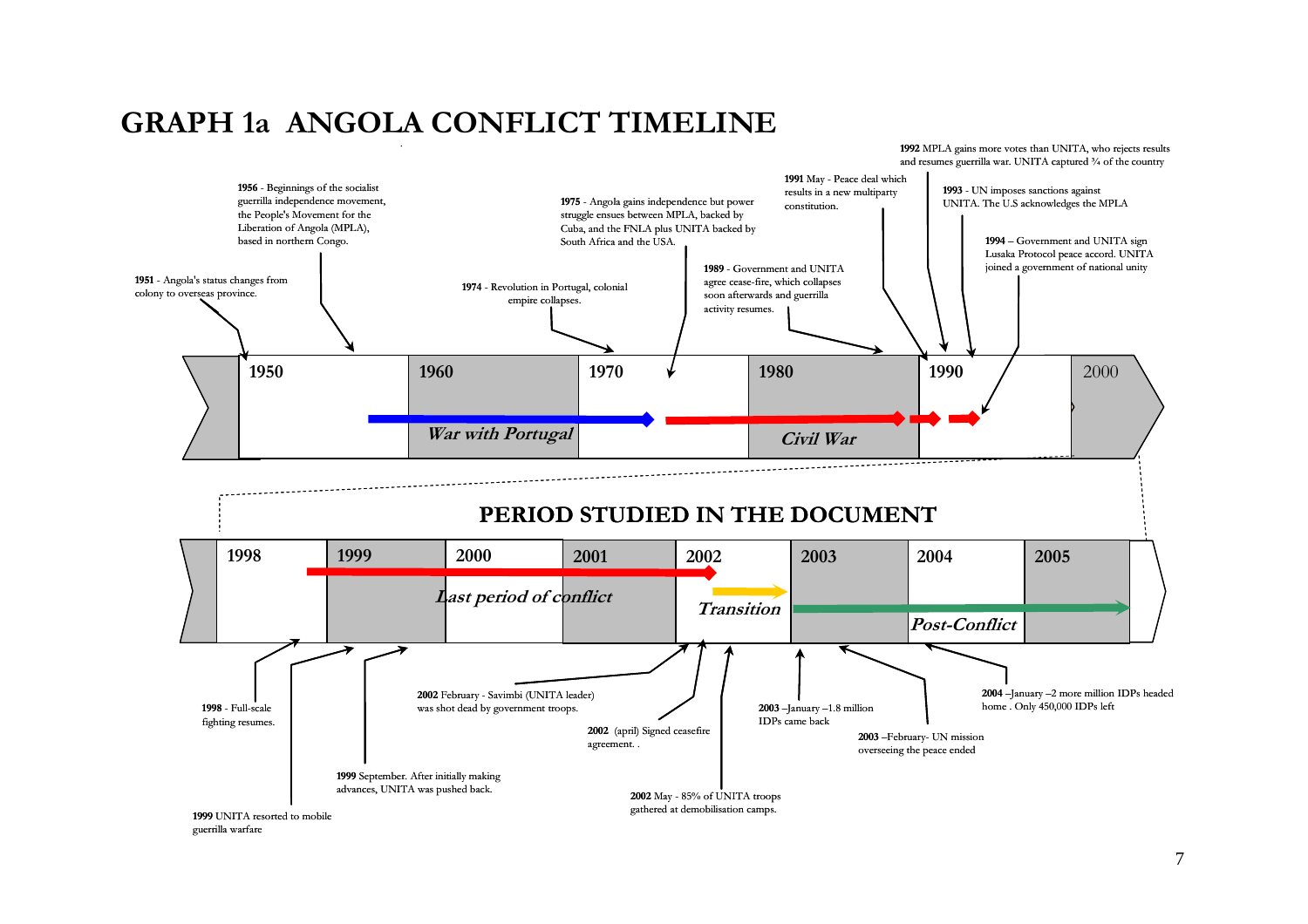Through road-mining, ambushes and the terrorising of villages, UNITA forces drove the government back into the provincial capitals and a few small towns, leaving rural Angola out of control and highly insecure.

This last phase of the conflict was characterized by cruelty against civilians by both warring parties. On the one hand, more than 3 million Angolans were trapped in the UNITA-held zone. There, they were unable to receive any humanitarian assistance, as well as suffered radical UNITA methods such as extortion, forced recruitment of men and children, and involuntary displacement to government-held areas in order to burden the government with humanitarian responsibilities. On the other hand, government troops also forced massive displacement. This governmental cleansing strategy was meant to empty significant parts of the countryside, hampering UNITA forces' attempts to find villages in which they could harbor and recruit new troops.

Considering the warfare strategies used by both parties, along with the long period of conflict in Angola, it is not surprising that at the end of the war, the number of Internally Displaced Persons (IDPs) reached 4,288,000 and more than 470,000 refugees were hosted outside Angola (mostly in Zambia, DR Congo or Namibia). That is to say that more than  $40\%$  of the population was pushed out of their homes<sup>5</sup>.

Within Angola's borders, the absence of an actual front line, linked to the exploitation of the civil population by both sides, resulted in different types of grey zones for the civil population for those last years of the conflict<sup>6</sup>.

- $\triangleright$  Firstly, there were those civilians living in areas not under the control of either side, which made them completely unreachable by relief operations as well as very vulnerable to attack. Due to internal displacement to villages or government-held cities, they were fewer and fewer as the conflict progressed.
- $\triangleright$  Secondly, there were those civilians accompanying UNITA units, usually by force, suffering repression in many cases and very harsh conditions as a consequence of the itinerant life and the lack of access to relief assistance.
- Finally, there were those displaced by the Government outside the national or provincial capital security perimeter and therefore inaccessible to humanitarian organizations. This relocation was regarded by many as part of the Government's attempt to consolidate its presence and control in newly liberated areas.<sup>7</sup>

<sup>&</sup>lt;sup>5</sup> NORWEGIAN REFUGEE COUNCIL/GLOBAL IDP PROJECT. Profile of internal displacement: Angola Compilation of the information available in the Global IDP Database of the Norwegian Refugee Council (as of October 2005) at http://www.internal-displacement.org/

<sup>&</sup>lt;sup>6</sup> WEISSMAN, F. (ed). In the Shadow of Just Wars. Violence, Politics and Humanitarian Action. Médicins Sans Frontiers. London 2004

<sup>7</sup> DENG, F. Mass Exodus And Displaced Persons. Report of the Representative of the Secretary-General on internally displaced persons submitted pursuant to Commission on Human Rights resolution 2000/53 at http://www.unhchr.ch/Huridocda/Huridoca.nsf/0/bcbbd00a88768590c1256a150035eded?Opendocument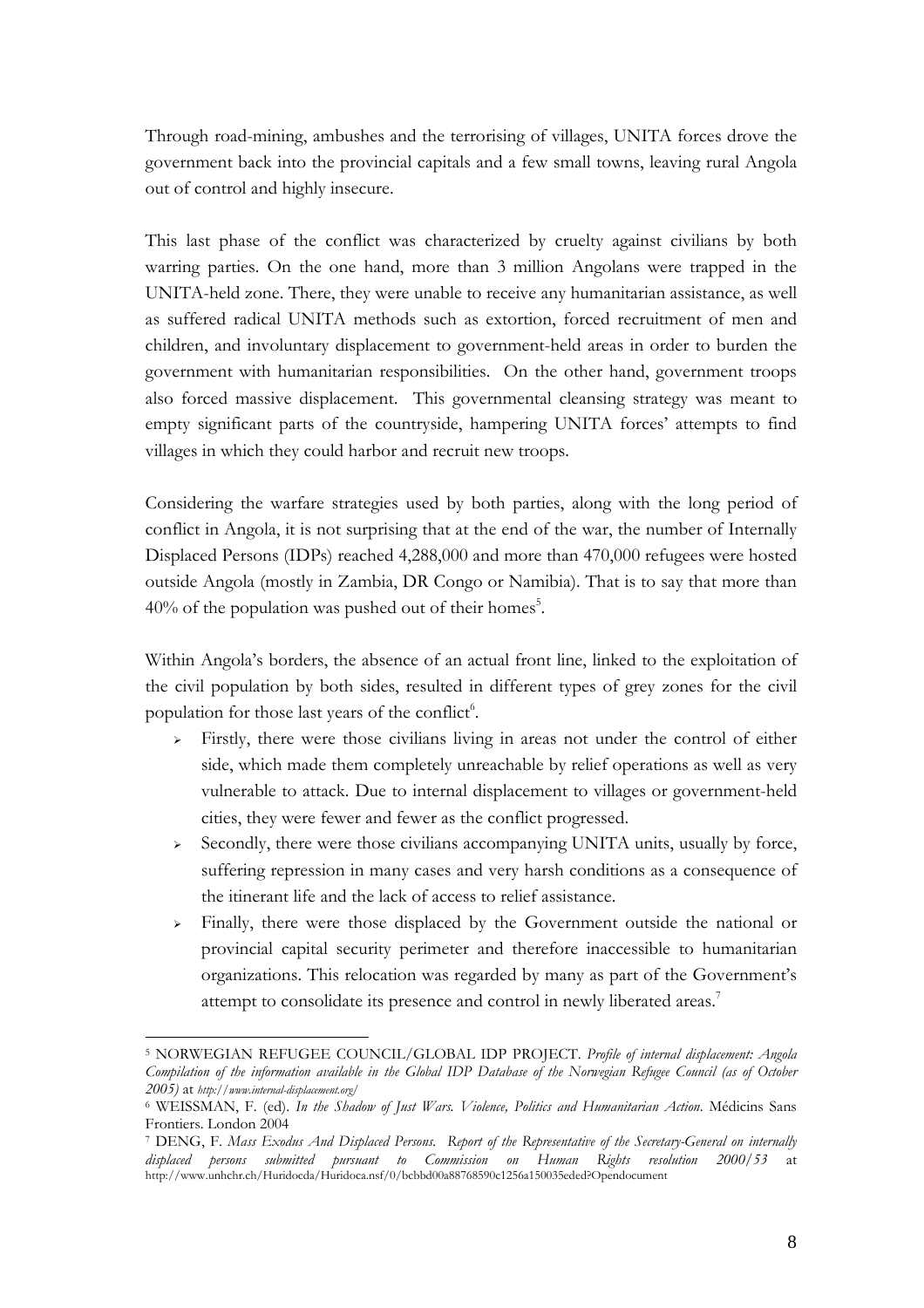Civil populations living in these grey zones were the worst off, suffering great hardship. Besides experiencing the proximity of war, they were completely unreachable for humanitarian organizations. Despite the UN Security Council's call in 2001 for the provision of humanitarian safe corridors, UNITA rejected the possibility, linking it to a bilateral cease-fire (IRIN 18/10/2001). Thus, after the ceasefire, it was estimated that up to 500,000 people had not had access to international humanitarian aid since 1998<sup>8</sup>. Likewise, as we will see in this document, several rapid assessments undertaken by relief agencies in these inaccessible areas showed people suffering great hardships, with malnutrition prevalence and mortality rates far beyond the accepted thresholds for the declaration of an emergency.

As for the displaced rural population, they were moving into already overcrowded urban and semi-urban areas, where they faced a lack of functioning health infrastructures, and difficulties in gaining a livelihood as there was no land to cultivate. Displaced populations very often arrived in cities and towns in a desperately poor condition. Because of their lack of a livelihood, many of them rapidly became dependent on the assistance of humanitarian organizations. However, the delivery of aid was often constrained by the disruption of the road communications caused by mines and ambushes, forcing those distributing aid to rely on expensive air cargos which limited a proper distribution. This meant it was sometimes extremly difficult to help those in extreme need.

After the cease-fire and with the security situation under control, the humanitarian community gained access to the rest of the country. Nevertheless, during the first months after the ceasefire the mechanisms of international assistance were not as effective as they should have been. The presence of mines and the condition of the destroyed infrastructure continued to hamper relief aid distribution, leaving large areas insecure for a longer period.

# 2.2 WORST AFFECTED PROVINCES (INSECURITY AND MASS POPULATION MOVEMENTS)

One of the main characteristics of the Angolan conflict, especially during the last period between 1999 and 2002, was the major security problems with many ambushes, attacks, mines and cases of looting. These made it difficult for humanitarian organizations to deliver aid to scattered rural populations. Guerrilla attacks and general insecurity were widespread in almost all provinces, although most activities of the war were concentrated in the central highlands of the country (Huambo and Bié provinces and some areas of Huila, Benguela and Kuanza Sul) and the provinces of Moxico and Cuando Cubango<sup>9</sup> (provinces shaded in map 1).

<sup>&</sup>lt;sup>8</sup> FORD, N. Slow response to Angola's food crisis. The Lancet. Vol 360. July 27, 2002

<sup>&</sup>lt;sup>9</sup> WFP, Food security and livelihood Survey in the Central Highlands of Rural Angola, June 2005.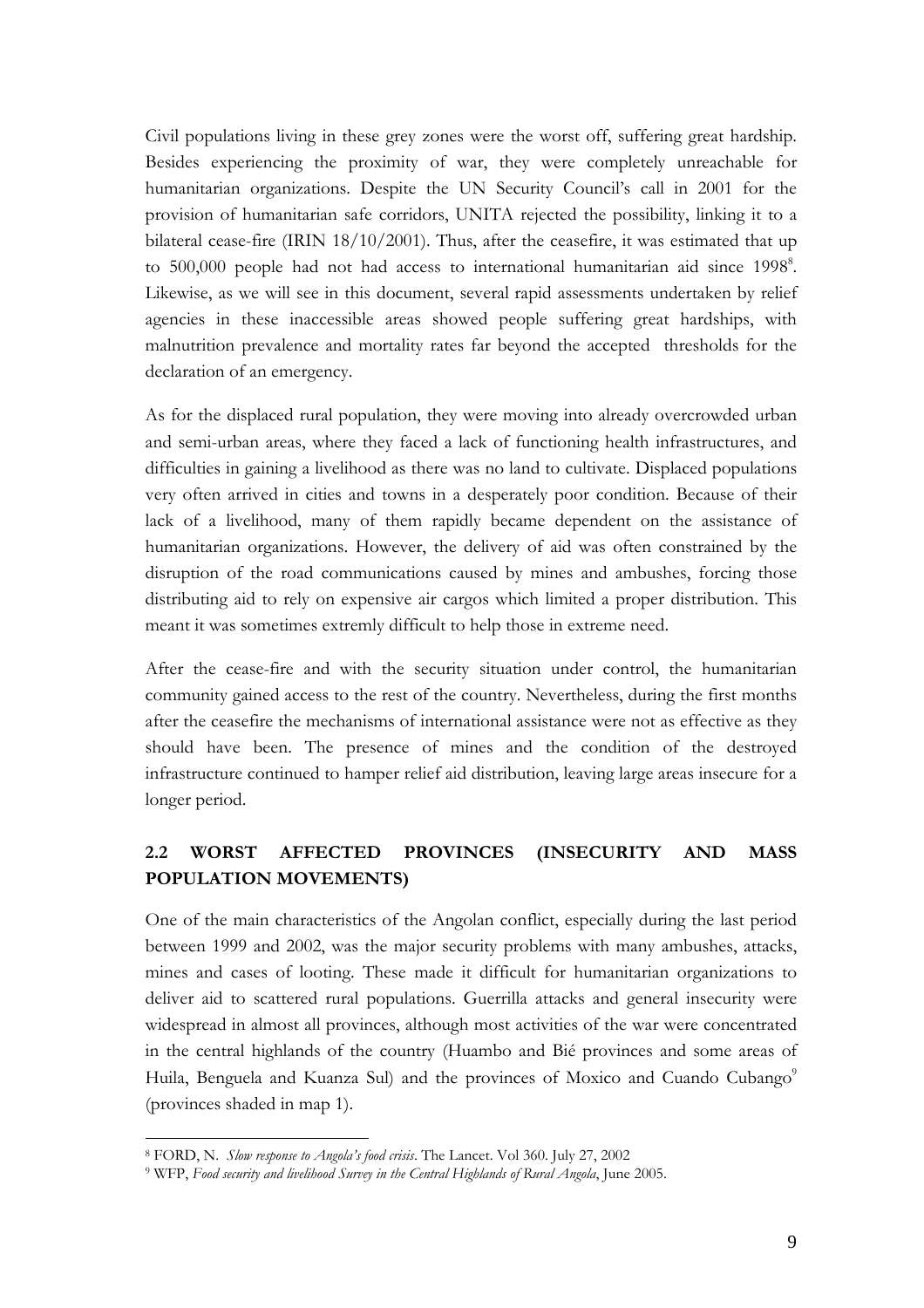In addition, there were massive population movements throughout the country, which caused huge concentrations of IDPs in some of the provinces (see map 1) . For instance, some rural areas from Huambo province were almost depopulated, the fleeing population hosted mainly in Benguela or Bié provinces.

Map 1 also points out to what extent the 18 provinces of Angola were affected by the arrival of Internally Displaced Persons. Here, we notice that all 18 provinces hosted displaced persons, but a few took the brunt of this displacement. Provinces such as the capital Luanda, Bié, Lunda Norte or Benguela were the most affected, hosting more than 400,000 IDP each at the end of January 2002.

MAP 1: Most insecure provinces & IDPs population hosted by province in January 2002

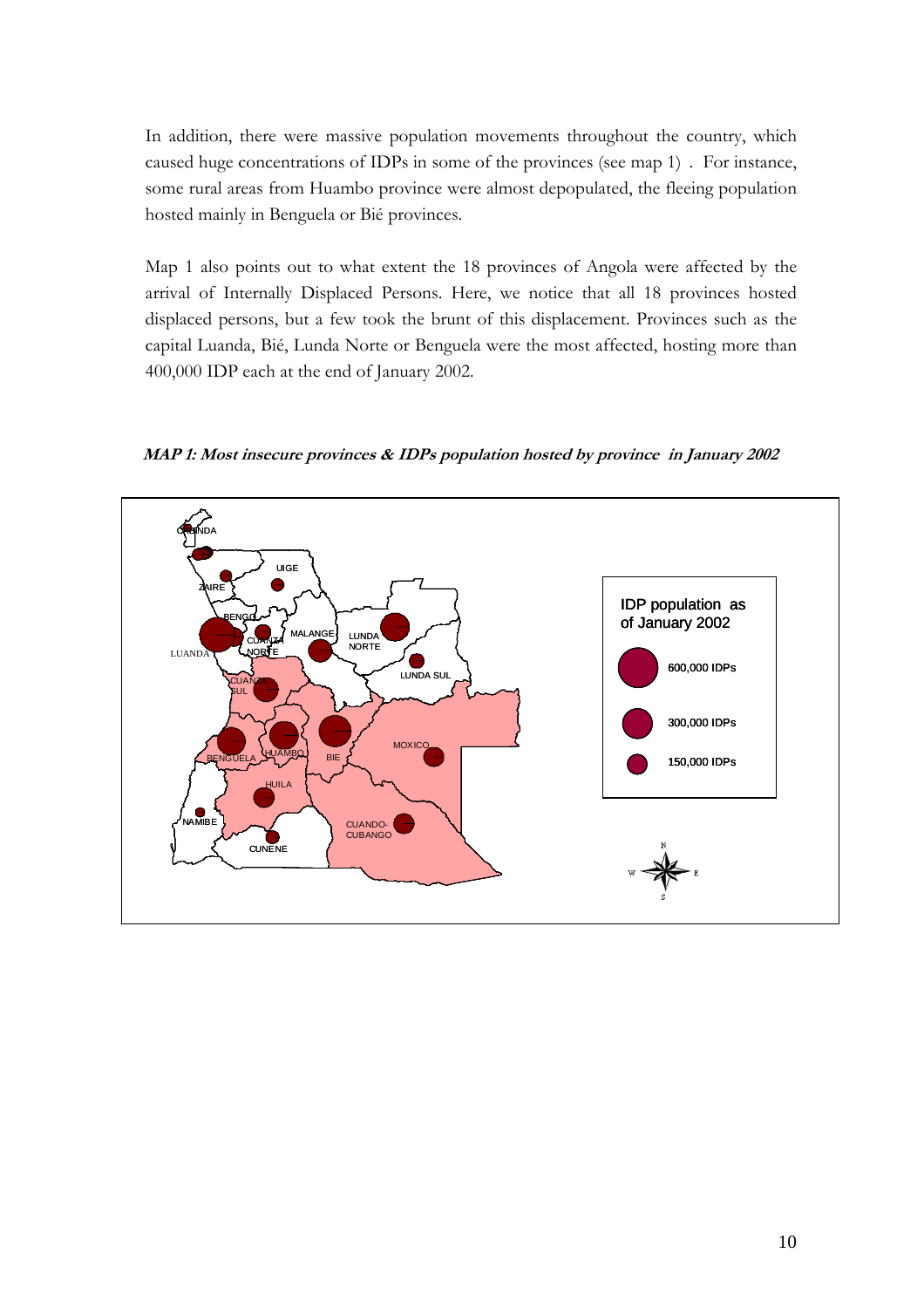## 3. METHODS USED TO MEASURE THE HUMAN IMPACT OF CONFLICT: The CRED Complex Emergencies Data Base (CE-DAT)

Mortality and nutrition are commonly chosen as the best indicators for assessing the severity of a complex emergency, identifying needs and prioritizing interventions and monitoring their impacts.

According to the Sphere Project Handbook, the daily crude mortality rate (CMR) is the most specific and useful health indicator to monitor in a disaster situation. A doubling of the baseline CMR indicates a significant public health emergency, requiring immediate response. A conflict setting is commonly considered an emergency when the CMR is above the 1 death per 10,000/day. The threshold is doubled for the Under-5 Mortality Rate (U5MR), at 2 deaths per  $10000/\text{day}^{10}$ .

Nutritional status can be considered a subsidiary aspect of general health status, since the former is a major determinant of the latter. In order to assess malnutrition, we have chosen the indicator most commonly used in emergency settings, the prevalence of Global Acute Malnutrition (GAM), measured as Weight for Height indicator and standardized by the NCHS/CDC reference tables. Children aged 6-59 months are taken as a proxy for the entire community, as they are the group most vulnerable to food shortages. According to the WHO definition an emergency situation exists when GAM is above 10%. The situation is critical when GAM is above 15%.

For this document, we have used data collected in Angola by means of nutritional and mortality surveys from 1999 to the present. The information was obtained from the online Complex Emergencies Database (CE-DAT), which gathers data on the human impact of conflict, promoting an evidenced-based policy on conflict prevention and response. CE-DAT has been developed and maintained by the WHO Collaborating Center for Research on the Epidemiology of Disasters (CRED) and is funding by the U.S. Department of State Population, Refugees and Migration Bureau. To date, CE-DAT includes more than 1150 surveys on nutrition and mortality in more than 35 countries affected by conflict or refugee displacement.

In order to undertake the present analysis of the impact of the war in Angola, we have used 88 field surveys carried out in Angola since 1999 and included in CE-DAT. As Table 1 showed, CE-DAT provides us with the details of surveys during the conflict (between 1999 and April 2002), the transition period, understood as the 6-month period after the cease-fire, and what we call the post-conflict phase (from November 2002 up to

 $10$  M.J. Toole and R.J Waldman. Prevention of Excess Mortality in Refugee and Displaced Populations in Developping countries. JAMA, 1990;253 (24) 3296-302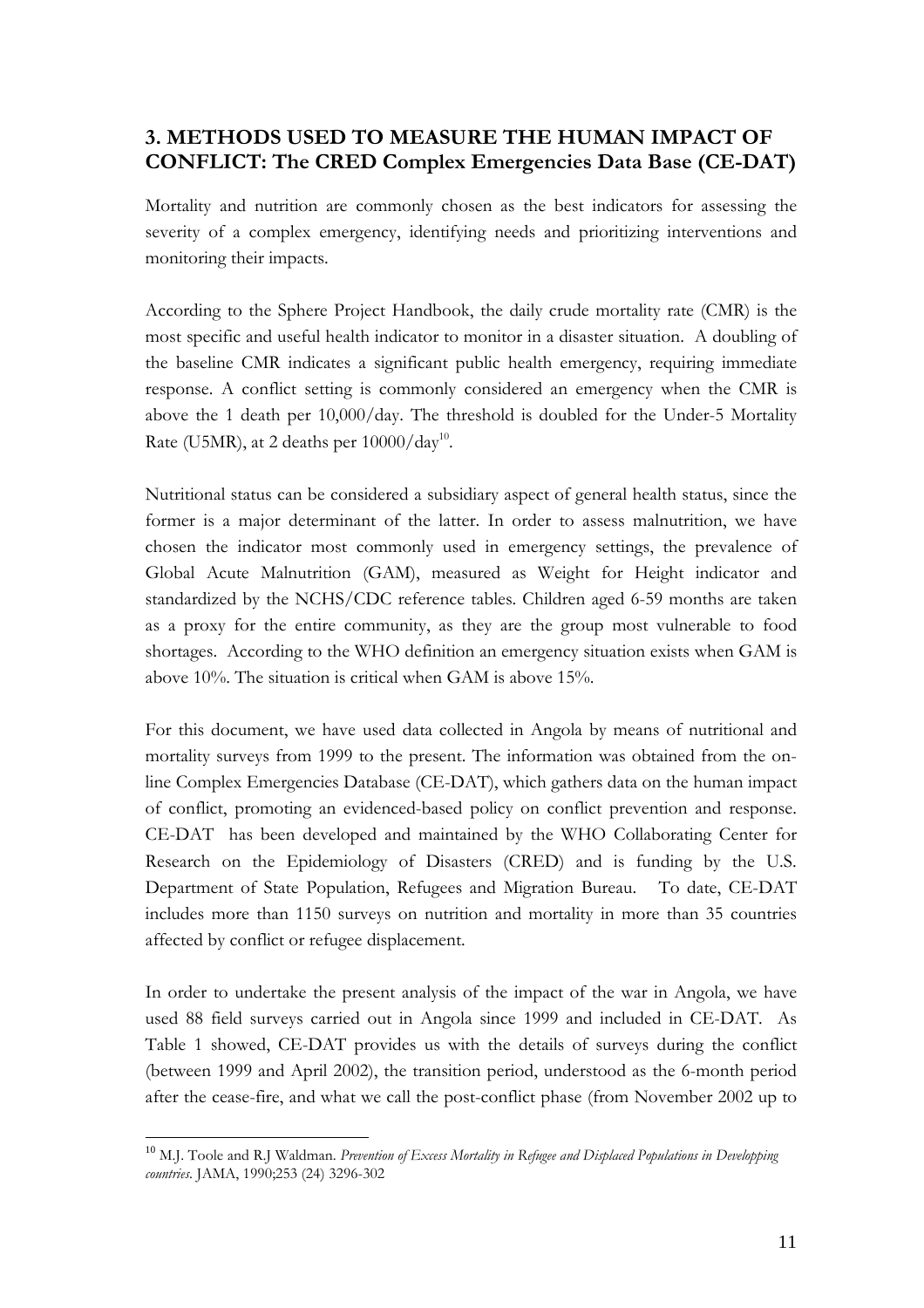now). CE-DAT also includes the legal status of the survey's target population (resident, Internally Displaced Persons or these surveys targeting both at the same time).

|                        | <i>Conflict</i><br>1999 to 4/2002 | <b>Transition</b><br>$(04 \text{ to } 10 \text{ / } 2002)$ | <i>Post-conflict</i><br>$\frac{11}{02} - \frac{2005}{5}$ | <b>Total</b> |
|------------------------|-----------------------------------|------------------------------------------------------------|----------------------------------------------------------|--------------|
| Residents              | 11                                |                                                            | 15                                                       | 30           |
| IDPs                   | 19                                |                                                            | ⌒                                                        | 27           |
| <b>IDP</b> & Residents | 22.                               |                                                            | 8                                                        | 31           |
| <b>Total surveys</b>   | 52                                |                                                            | 25                                                       | 88           |

TABLE 1: Surveys available in Angola according to status and period

CE-DAT includes surveys from 13 provinces throughout the period in question. Table 2 shows the large differences among the number of surveys available for each province. Benguela, Huila, Cuando-Cubango and Bié are the provinces where CE-DAT has gathered the most surveys.

| Provinces Angola Malnutrition |                | <b>Crude Mortality Mortality Rate</b><br>Rate (CMR) | <b><i>Under Five</i></b><br>$(U5\overline{MR})$ |
|-------------------------------|----------------|-----------------------------------------------------|-------------------------------------------------|
|                               |                |                                                     |                                                 |
| Benguela                      | 23             | 18                                                  | 18                                              |
| Huila                         | 17             | 15                                                  | 18                                              |
| Cuando-Cubango                | 15             | 9                                                   | 9                                               |
| Bié                           | 12             | 11                                                  | 11                                              |
| Malange                       | 5              | 5                                                   | 5                                               |
| Cuanza Sul                    | $\overline{3}$ | $\overline{2}$                                      |                                                 |
| Huambo                        | $\overline{4}$ | $\overline{2}$                                      |                                                 |
| Lunda Sul                     | $\overline{2}$ | $\overline{2}$                                      | $\overline{2}$                                  |
| Moxico                        | $\overline{2}$ | 6                                                   | 6                                               |
| Uige                          | $\mathfrak{D}$ | 1                                                   |                                                 |
| Luanda                        | 1              | 1                                                   |                                                 |
| Lunda Norte                   | 1              |                                                     |                                                 |
| Zaire                         | 1              | $\mathbf{1}$                                        | 1                                               |
| <b>TOTAL</b>                  | 88             | 73                                                  | 75                                              |

TABLE 2: Number of indicators gathered by province

In addition to the surveys undertaken in Angola, CE-DAT also provides information from the Angolan refugee camps in Zambia, DR Congo and Namibia. CE-DAT includes 10 malnutrition surveys from refugee settings between 2001 and 2004, as well as mortality information coming from the mortality surveillance system in the camps in 2003 and 2004.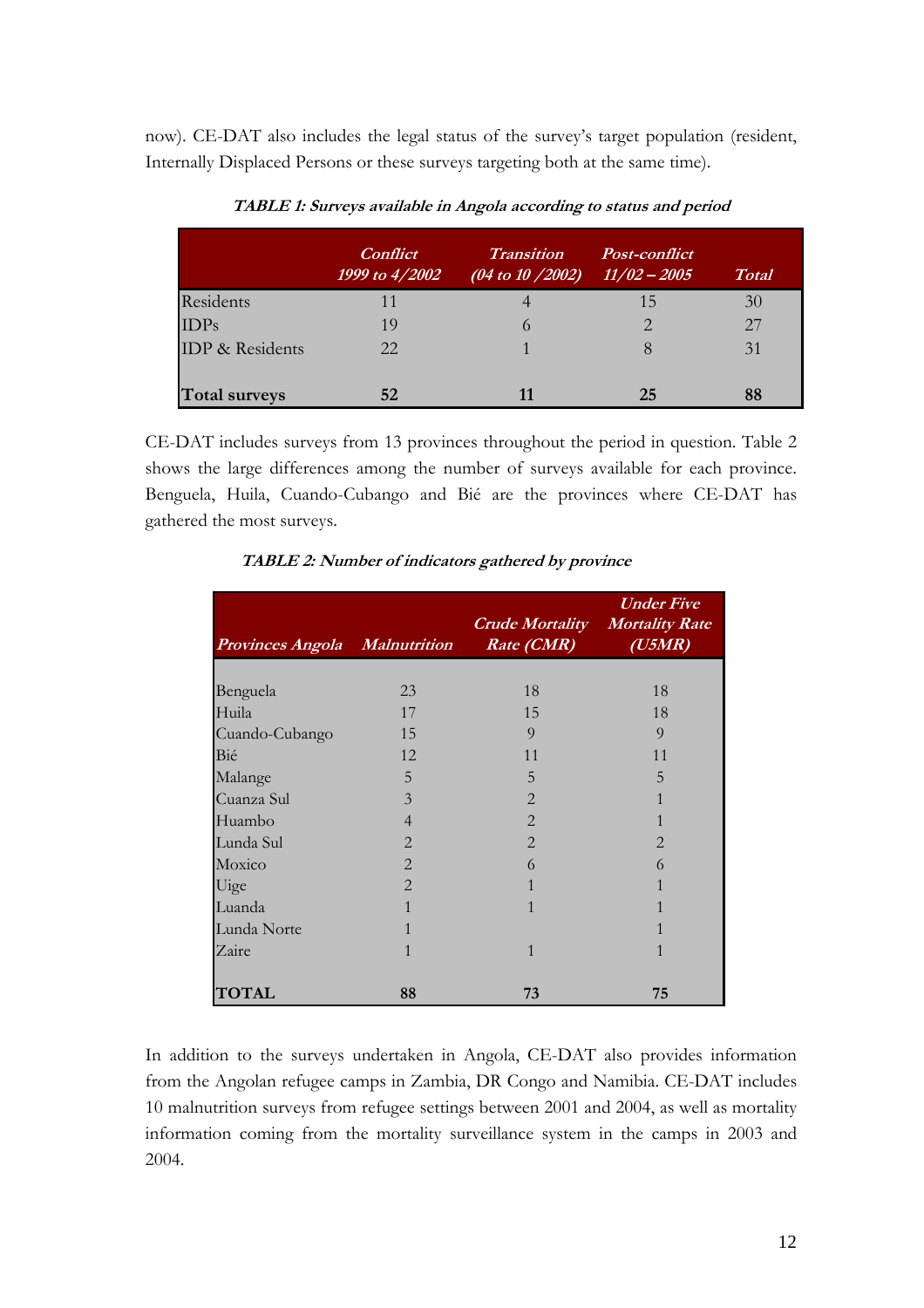# 4. HUMAN IMPACT OF THE CONFLICT ON THE ANGOLAN POPULATION

## 4.1 HUMAN IMPACT OF WAR THROUGH THE DIFFERENT PERIODS: CONFLICT, TRANSITION AND POST-CONFLICT

The Angolan population experienced great deprivation and suffering over the last phase of the conflict. With the aim of showing the impact of the conflict over time, we have plotted all indicators available in CE-DAT on global acute malnutrition, crude mortality and under five mortality since 1999 (see graph 1, 2 and 3)

If we analyse quantitatively the evolution of the three indicators over time, we clearly verify that from the end of the conflict, the situation for Angola population began to improve according to available surveys. One year after the ceasefire, Angola had been able to leave behind the high rates of crude mortality and malnutrition that field surveys had recorded during the conflict. Nevertheless, as we will see, it cannot be concluded that the humanitarian situation is completely under control. Firstly, there are still concerns about the high vulnerability of some returnees, as it will take some time for them to fully reconstruct their livelihoods. Secondly, there are not enough comprehensive and recent surveys to draw solid conclusions of the exact situation for the whole country nowadays.

In order to reflect the impact of the conflict on the survey-based indicators, we have divided the whole period between 1999 and 2005 into 3 different phases:

- 1. Conflict Period: between 1999 and the ceasefire in April 2002
- 2. Transition Period, covering the 6 months after the ceasefire, when humanitarian organizations began to reach some of the areas and populations previously unreachable
- 3. Post-conflict Period, November 2002 to the present

From mortality and nutrition survey results since 1999, we can discern a clear pattern for the three indicators, linked to the period in which the surveys took place: significant levels of distress during the conflict, worsening conditions during the transition, and a steady improvement through the post-conflict period to the present, according to the scarce recent surveys available.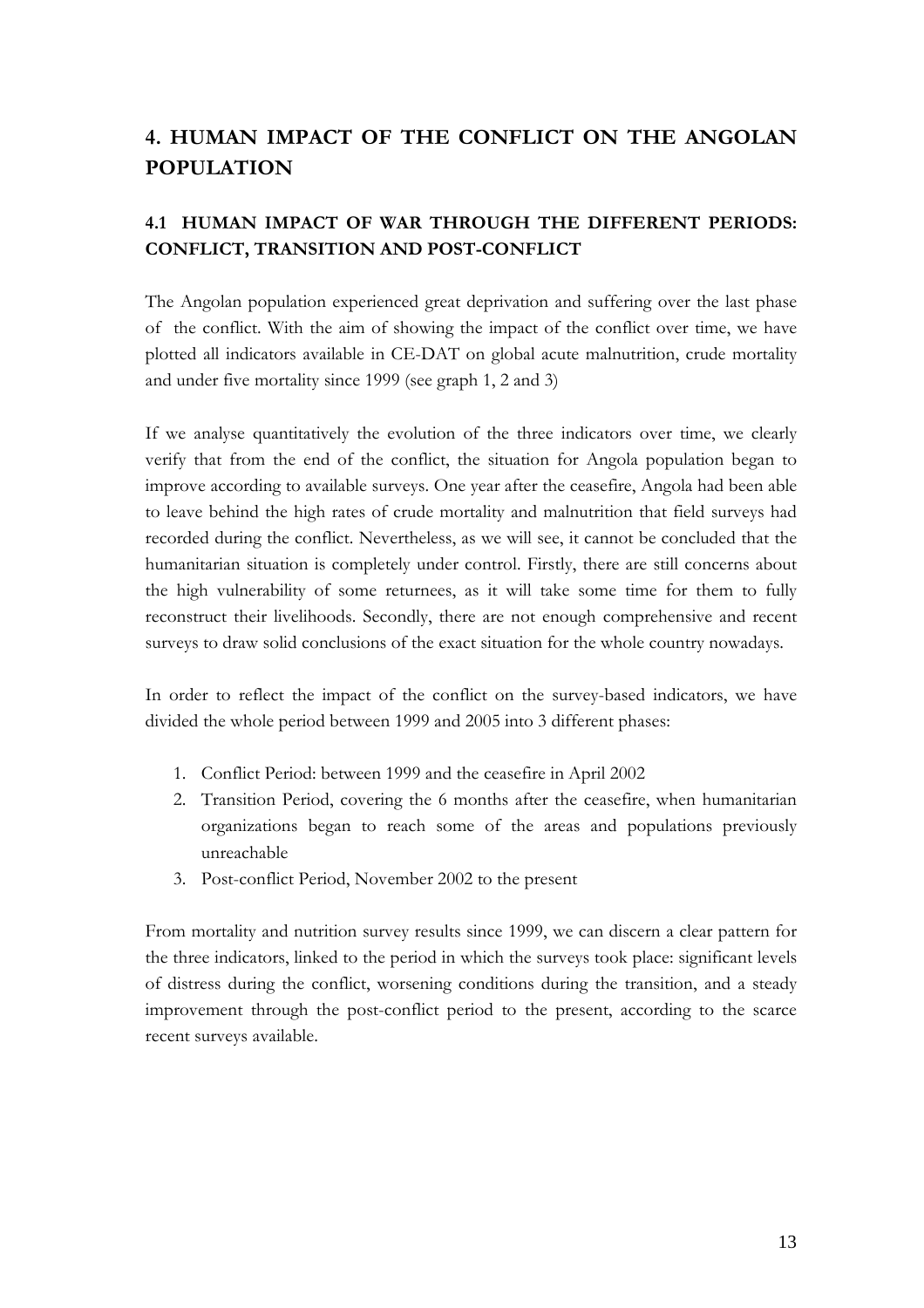#### 4.1.1 Nutritional status

Focusing on the Global Acute Malnutrition (GAM) indicators of 88 surveys undertaken in 13 provinces of Angola (see graph1), 24% of the them displayed a prevalence of wasting above the emergency threshold of 10% (mainly in Bié, Benguela, Huambo, Huila and Cuando Cubango). However, this proportion undergoes large variations during the three periods under consideration. Thus, for instance, during the conflict 28% of the surveys showed a prevalence above the emergency threshold of wasting in children, whilst in the post-conflict period, only one survey of the 24 surveys available exceeds this threshold. This shows a significant improvement in the food security conditions since the end of the conflict throughout the areas surveyed.





Despite this improvement in the nutritional situation, a recent survey undertaken by the World Food Program in the central Highlands of Angola (Huambo province and part of Bié) in June 2005 recorded a worrying 13,4% GAM. This is a good example of the still high vulnerability of the population living in this area of the country. There, in 2005 44% of households had received humanitarian aid, 73% of which received food aid. This vulnerability is linked to the return and resettlement of households in their area of origin, returns very often characterized by the lack of assets and the need to reconstruct their livelihoods. Thus, 67% of the households surveyed in the area had been displaced at least once during their lifetime with an average displacement period of 5.4 years.

Looking at graph 1 it is also remarkable that it was during the period immediately after the ceasefire that the number of surveys recording GAM exceeding the emergency threshold was highest (46% of all surveys). The main explanation is that during the conflict, humanitarian relief was not reaching the areas worst-hit in terms of nutrition. Surveys undertaken at the end of the conflict often revealed the plight of those previously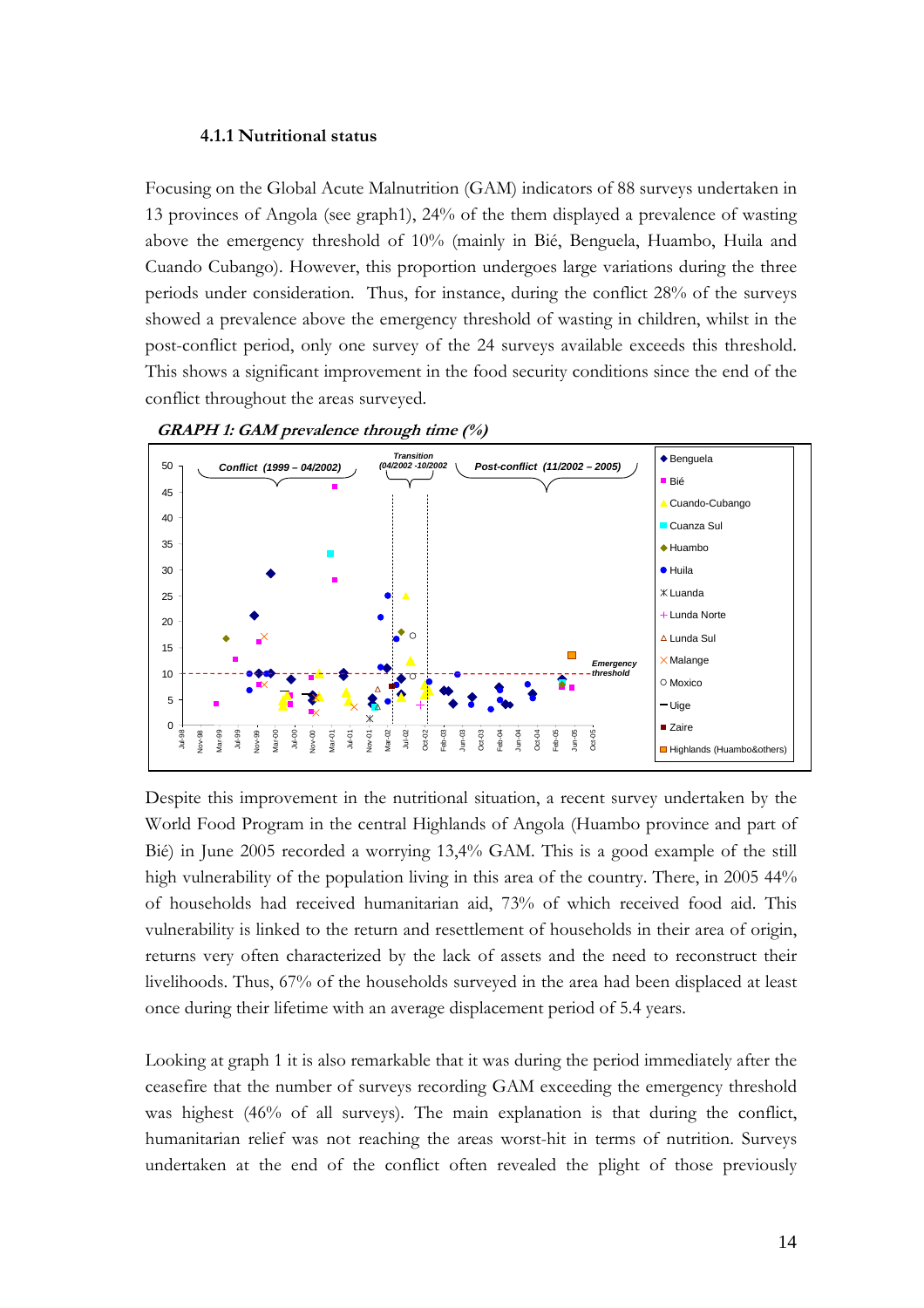unreachable areas. Thus, we find surveys in Moxico, Huila and Cuando Cubango where the proportion of wasting in children exceeded the crisis threshold of 15%.

Map 1 shows the areas surveyed during the conflict and transition phases along with the levels of prevalence of acute malnutrition displayed by those surveys. Here we can see that the emergency threshold was exceeded in several areas in provinces such as Huila, Benguela, Moxico or Cuando-Cubango. Moreover, the map shows some areas with prevalences well above 15% in Bié, Huambo and Cuanza Sul. Such high prevalence in some of the regions most affected by the conflict is due either to difficulties in getting relief aid to the populations or to the resettlement of displaced populations in large numbers.



MAP 2: Average GAM prevalences during conflict and transition periods (01/1999 – 10/2002)

#### 4.1.2 Crude Mortality Rate

For mortality indicators, the observed pattern is very similar to what we have just observed regarding malnutrition status. Surveys undertaken in the conflict and transition periods were more likely to display rates above the emergency threshold .

Graph 2 displays the results of 73 Crude Mortality indicators available in CE-DAT for 12 provinces of Angola. Overall, surveys displayed a very bad situation in terms of mortality, far worse than for malnutrition status. Surveys recording CMR above the emergency threshold of 1 death per 10,000 /day account for 64% of the total surveys between 1999 and 2005. Nevertheless, as we saw for malnutrition, surveys throughout the conflict period showed rates higher than post-conflict; 73% of the surveys between 1999 and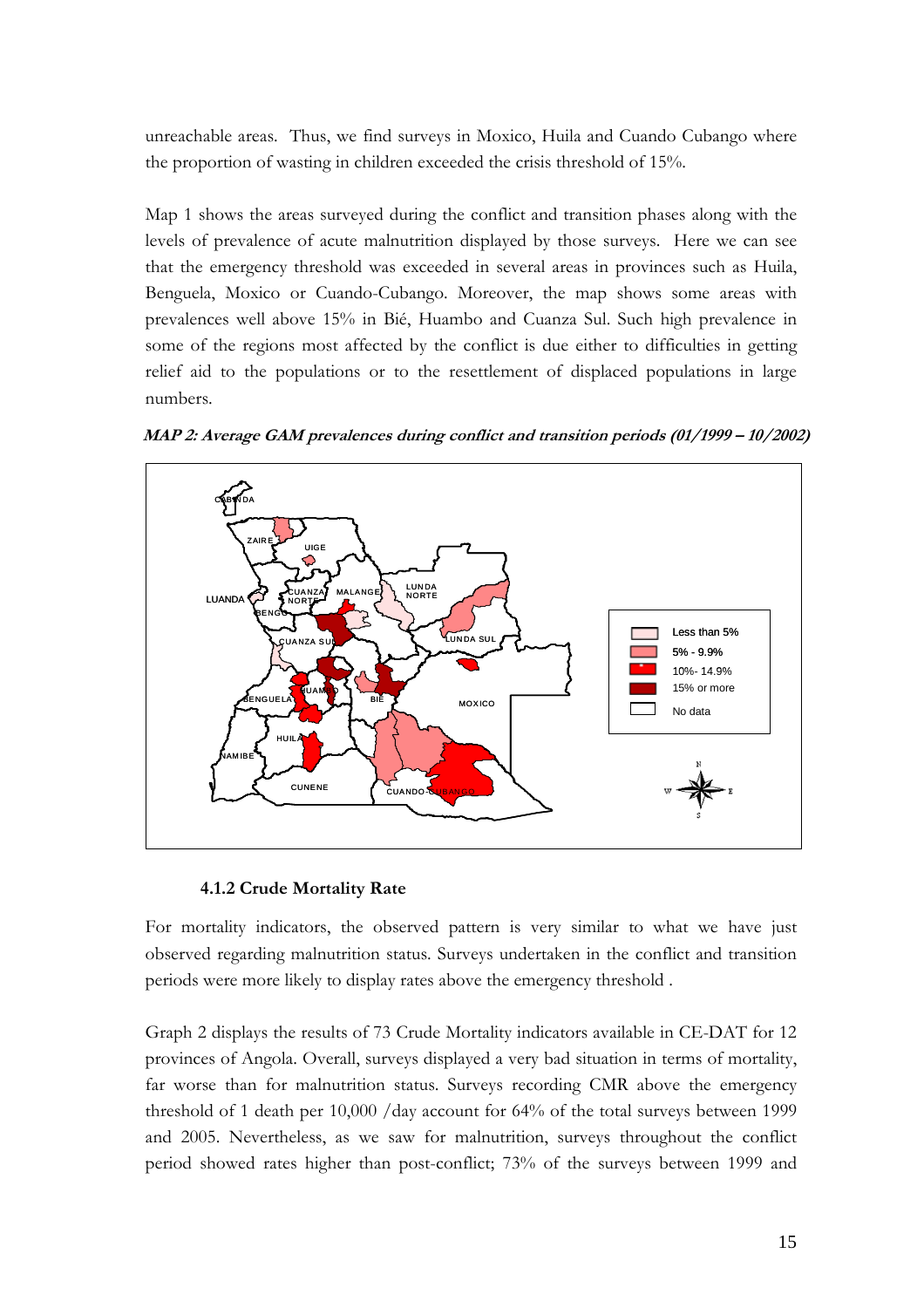April 2002 were above the threshold, against the 32% since November 2002. On the other hand, we remark once again that surveys undertaken in the transition period showed the worst mortality indicators, with 8 out of 10 showing CMR above the emergency levels. For instance, surveys undertaken in Luena (Moxico) among Internally Displaced Persons and ex-UNITA soldiers and their families gathered in the Quartering and Family Area (QFA) displayed high mortality rates, particularly just before their arrival in the settlements after the war (reaching 7.2 per 10,000 /day in Muacanhica and Muachimbo camps and 4.6 per 10,000/day in Chicala QFA ).



GRAPH 2: Crude Mortality Rates through time (deaths / 10,000 /day)

Map 3 shows the mortality indicators by district during the conflict and transition phases (up to November 2002) according to 55 mortality surveys available in CE-DAT. Here, we see that the majority of the areas surveyed were above the emergency limits, having emergency situations in the districts of Moxico, Bié, Lunda Sul, Cuando-Cubango, Huila, Cuanza Sul, Malange and Benguela. On the other hand, the map also shows those areas where mortality was under control, mainly in the north area (Luanda, Zaire and Uige provinces) and a district in Cuando-Cubango and Malange.

Finally, as we can see in graph 2, once the conflict was over and humanitarian aid started to pour in, mortality rates recorded by the surveys underwent a significant drop. After November 2002 only 6 surveys out of 19 had mortality rates slightly above the threshold (Benguela and Huila provinces) and, more positively still, since April 2004 there have been no surveys with mortality rates above the emergency threshold.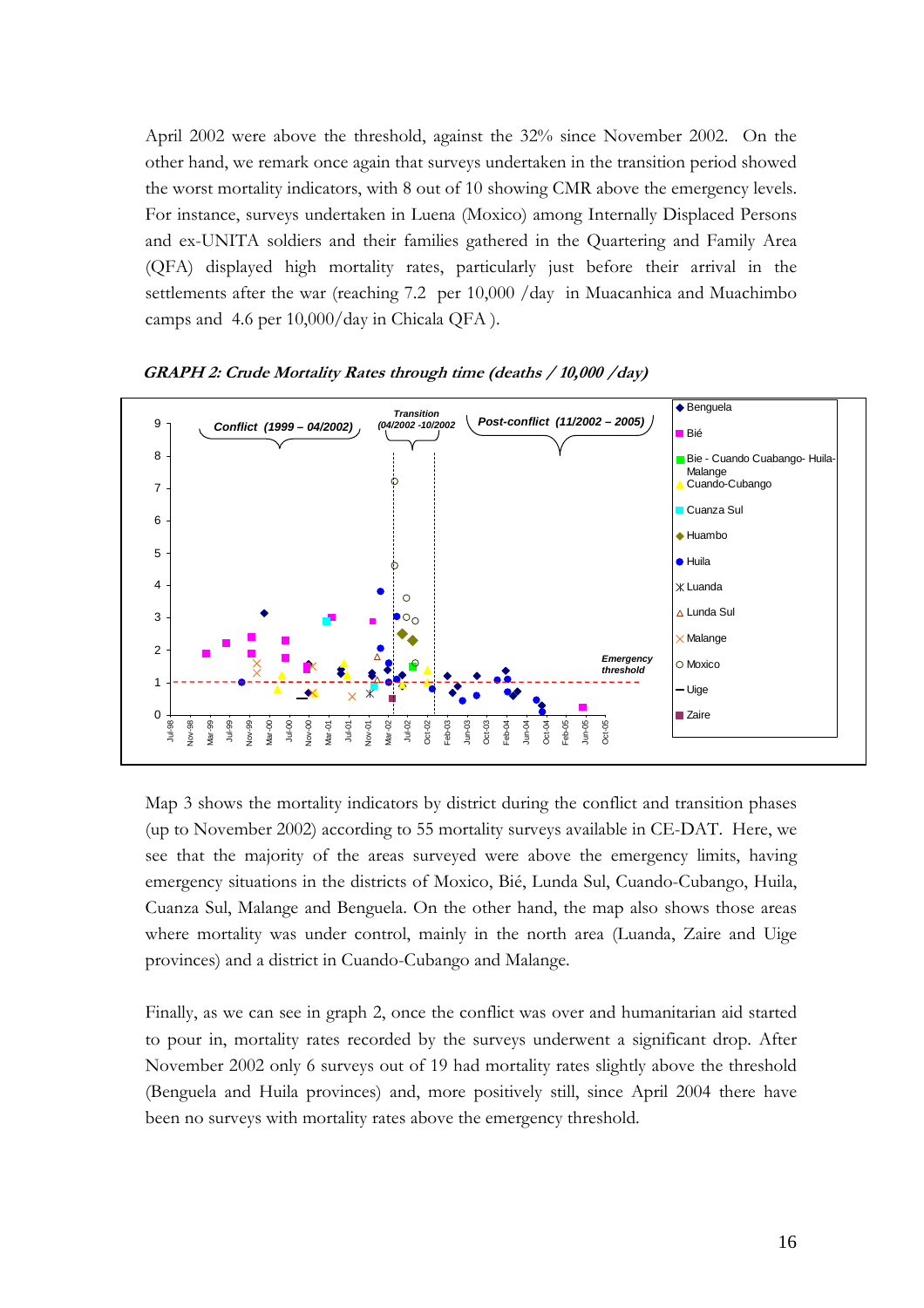

MAP 3: Average Crude Mortality Rates during conflict and transition (01/1999 – 10/2002)

#### 4.1.3 Under 5 Mortality Rate

Under 5 Mortality Rate (U5MR) is the indicator that gives us perhaps the best insight into the huge impact of war on Angola's population. CE-DAT provides 75 surveys that include U5MR indicators in 12 different provinces. 75% of these 75 surveys displayed rates above the threshold of 2 deaths per 10,000 per day. This proportion was 78% during the conflict and even reached 100% in the transition period. Finally, at the post-conflict stage, 53% of the surveys still included rates above the threshold (Benguela and Huila). Nevertheless, the situation seems to be under control since 2004, as all surveys since then have displayed an under five mortality rate below the threshold. Having said that, it must be acknowledged that there have been very few surveys recently from which to draw solid conclusions for the whole country.

Besides the proportion of surveys with rates above the threshold, graph 3 also shows many surveys displaying very high under five mortality rates, far higher than the figures that might be expected even in a conflict situation. For example, the U5MR average for all surveys undertaken in the conflict and transition phases was 3.9 deaths per 10.000 per day, almost twice the emergency level.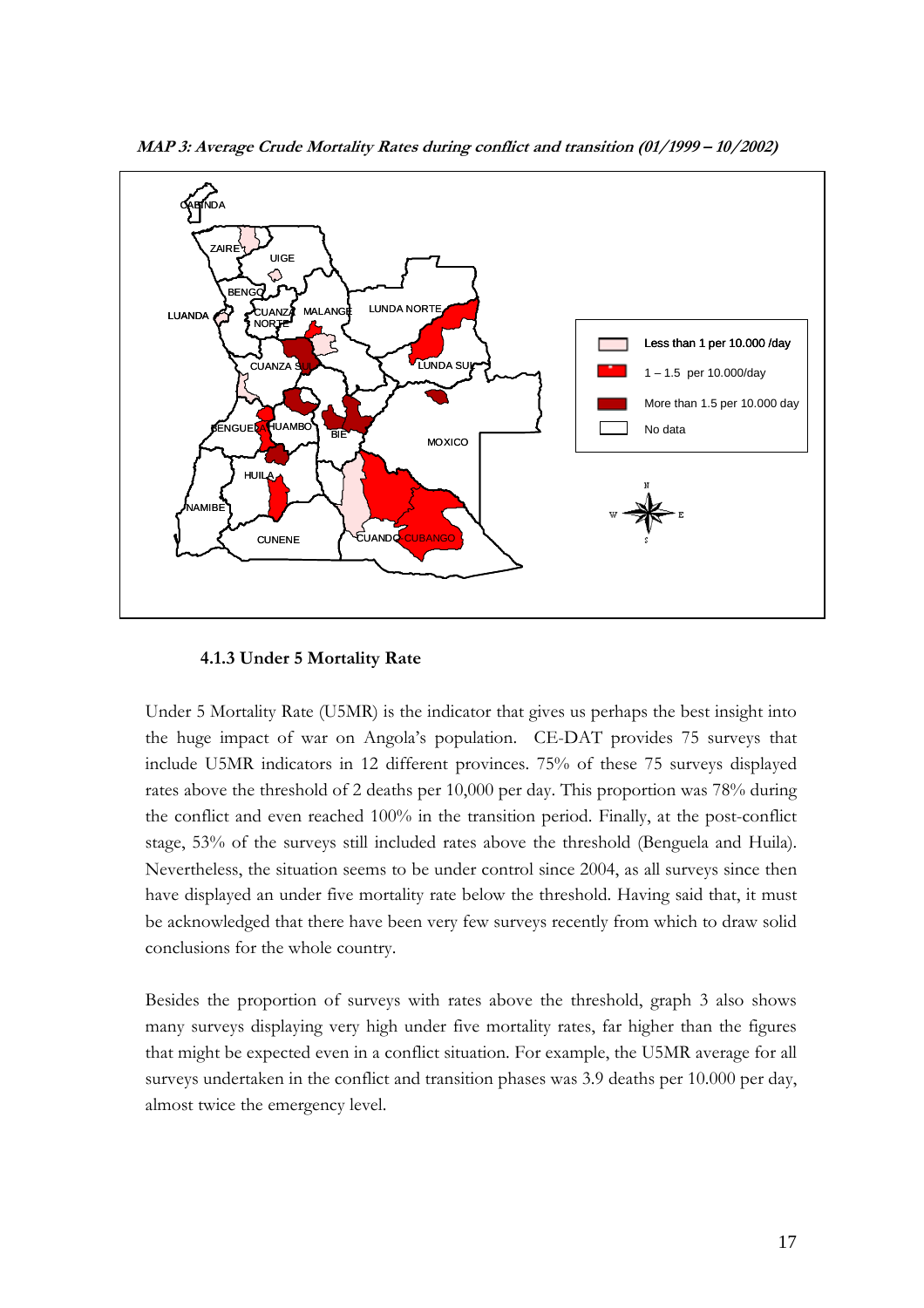

GRAPH 3: Under Five Mortality Rates through time (deaths / 10,000 /day)

DAT, under five mortality was seemingly out of control in areas of Lunda Norte, Lunda Sul, Moxico, Bié, Huambo, Huila, Huambo, Cuanza Sul, Malange, Benguela and Cuando Cubango.

MAP 4: Average Under Five Mortality Rates during conflict and transition (01/1999 – 10/2002)

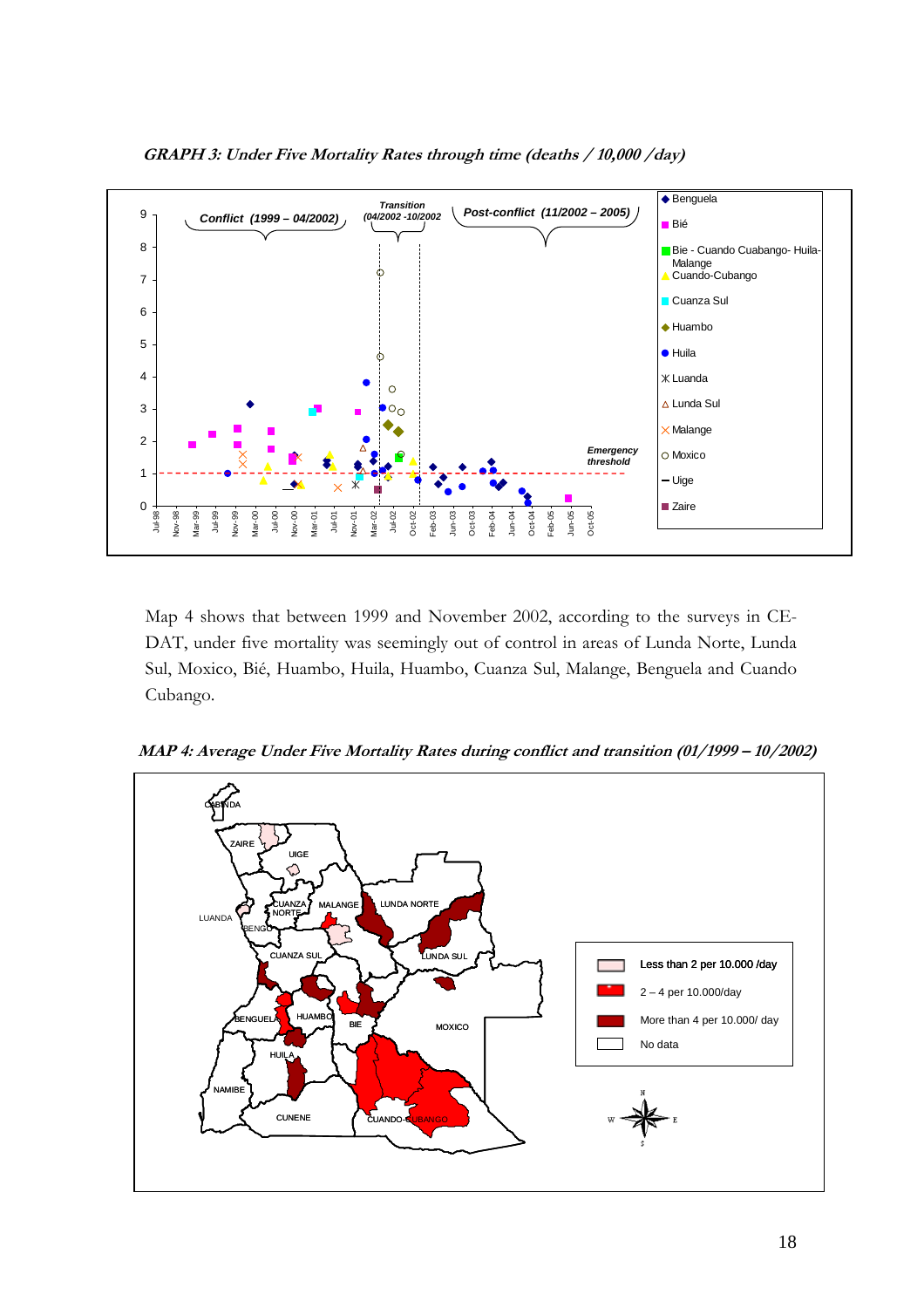Comparing malnutrition indicators with mortality ones, it can be noted that overall the latter revealed a more critical situation, especially among under fives. Relatively low malnutrition rates combined with very high U5MR may lead us to conclude that the malnutrition rates were not so high in certain cases because those worst-off had already died when the surveys were carried out.

# 4.2 HUMAN IMPACT OF WAR ACCORDING TO LEGAL STATUS (RESIDENTS, IDPs and REFUGEES)

As stated before, the Angolan conflict caused massive population displacement both within Angola, with more than 4 million Internally Displaced Persons, and outside its borders, with 450,000 Angolan refugees mainly in Zambia, DR Congo and Namibia.

These large-scale movements resulted in different legal statuses for the conflict-affected Angolan population: residents, IDPs, and refugees, which eventually became returnees when they came back to home.

By residents, we mean those persons who did not move from their dwellings as a consequence of the conflict. Hence, they kept living in their local environment throughout the conflict, usually allowing them to preserve their own livelihoods and/or social networks. As we will see later, based on the surveys analysed, remaining at home is a key factor in the impact of the war. As a rule, residents are in a better position to cope with the consequences of war than IDPs or refugees.

Unlike residents, refugees and IDPs were forced or obliged to flee from their homes or places of habitual residence, because of the armed conflict and violations of human rights. The main difference between the two groups is that IDPs have not crossed an internationally recognised state border. This has a major impact on legal status and protection rights.

Refugees are legally far more protected than IDPs as their security is granted by the 1951 Convention Relating to the Status of Refugees, the 1967 Protocol relating to the Status of Refugees and the 1969 Convention of Refugees of the Organization of African Unity, as well as having a UN agency whose aim is to ensure their well-being (UNHCR)

However, despite having the same origin and certainly the same needs, IDPs do not have the benefit of any extra legal protection in addition to the regular international humanitarian law. Nor does there exist a special UN agency with the clear mandate of taking care of them. IDPs remain under the jurisdiction of their own government, and the only thing ensuring their well-being is the United Nations "Guiding Principles on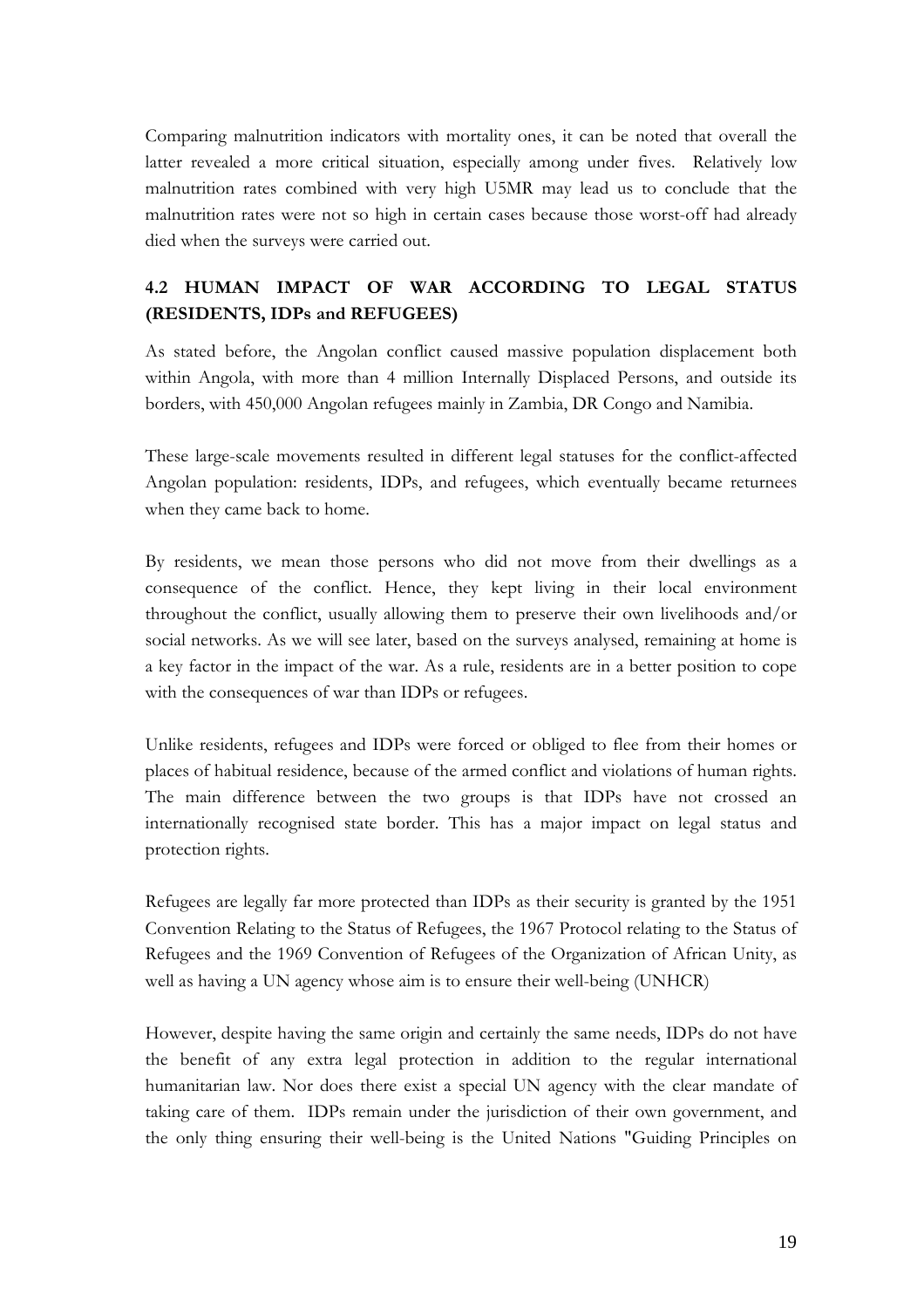Internal Displacement", which is not a international convention and therefore entails no legal obligations.

In this section we will use the surveys gathered in CE-DAT to analyse the impact of conflict, in terms of mortality and nutrition among the different legal statuses of the population. Taking into account the way data is presented by the different surveys reports, we have divided the indicators in CE-DAT into 4 categories:

- $\bullet$  Indicators on Resident populations<sup>11</sup>
- Indicators on IDPs.
- Indicators on refugees who fled Angola
- Indicators on groups comprised of both residents and IDPs (owing to the fact that some of the surveys in CE-DAT do not provide a breakdown of the results by legal status)

#### 4.2.1 Malnutrition

 $\overline{a}$ 

Graph 4 summarises all malnutrition surveys in CE-DAT by year and status, providing us with the yearly average GAM for all the surveys by status. At first glance, it seems clear that hunger was closely related to the status of the population surveyed. Thus, IDPs had on average a far worse nutritional status than residents and refugees, displaying an average GAM prevalence above the threshold of 10% until 2004. IDP-resident surveys follow a very similar trend to residents. This is to be expected as those surveys targeting IDPs and residents usually had a higher proportion of residents than IDPs ( on average 65% were residents versus 35% IDPs).

Regarding refugees, a short time after they fled the country a survey was undertaken in the Nangweshi, Zambia camp in April 2000 by MSF-Holland. The survey showed a high prevalence of GAM (16.1%). However, as time went by and humanitarian organisations began operations, the Angolan refugee situation improved. We can see an important drop in GAM from this survey in 2000 to subsequent surveys among refugees in Namibia, DR Congo or Zambia undertaken in 2003 and 2004. In these, malnutrition seemed to be under control with an average prevalence of GAM under 5%. For example, a survey undertaken in Nangweshi camp in 2004 showed a prevalence of 1.5%, far below the rate of 16% recorded there in April 2000.

<sup>&</sup>lt;sup>11</sup> Due to the mixing in some of the surveys between residents and returnees and the impossibility of splitting their results in most cases, returnees have been taken as resident population.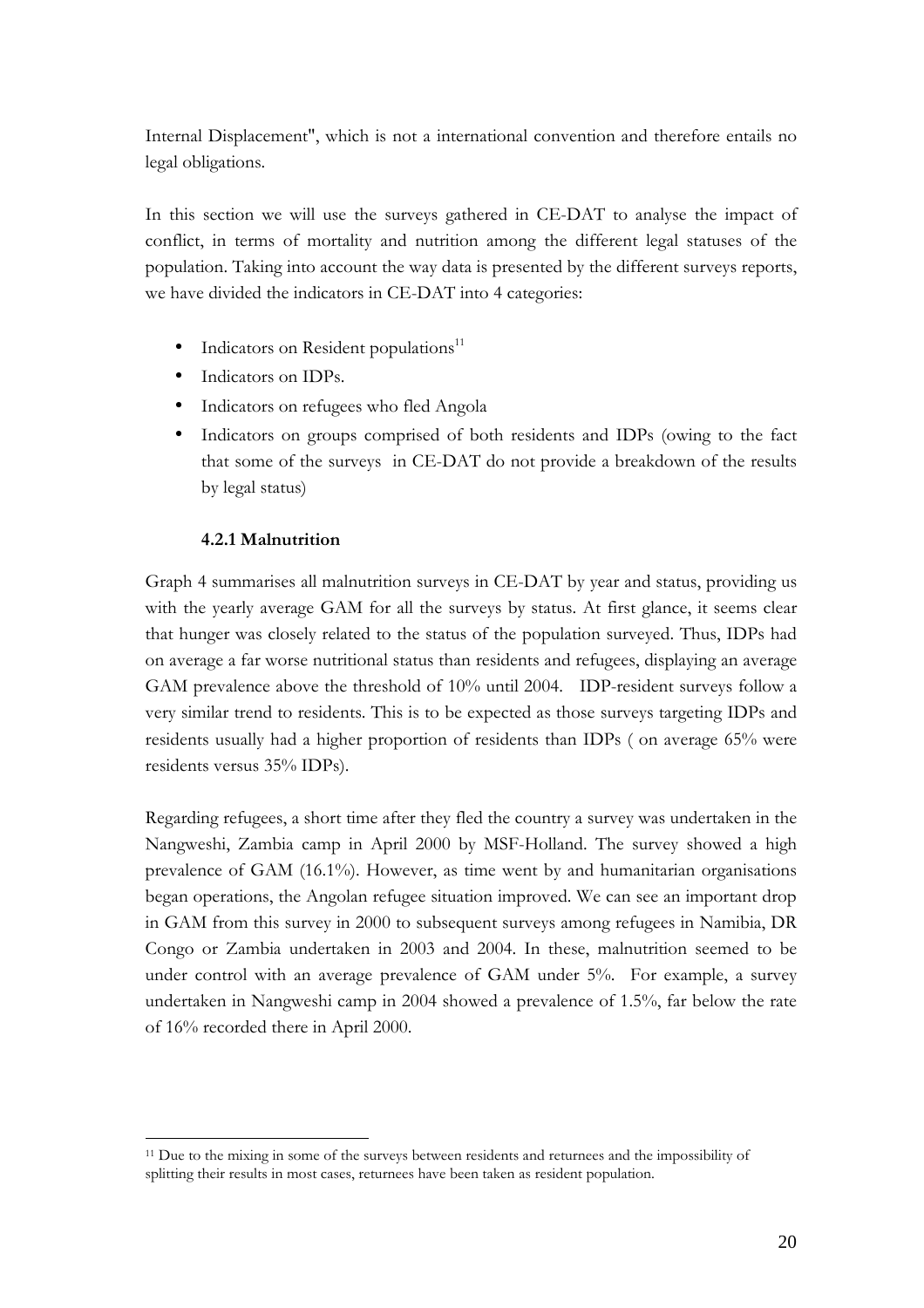

The better condition of residents vis-à-vis Internally Displaced Persons is further shown in graph 5. Here, we notice also the improvements in malnutrition status recorded by surveys since the end of the war. For instance, the average GAM recorded by IDP surveys between 2000 and November 2002 was 14.9%, with 44% of the surveys having rates above the 10% threshold. On the other hand, the average GAM among residents in the same period was 6.4%, whith only 21% of the surveys being above the threshold.



GRAPH 5: Global Acute Malnutrition by status and period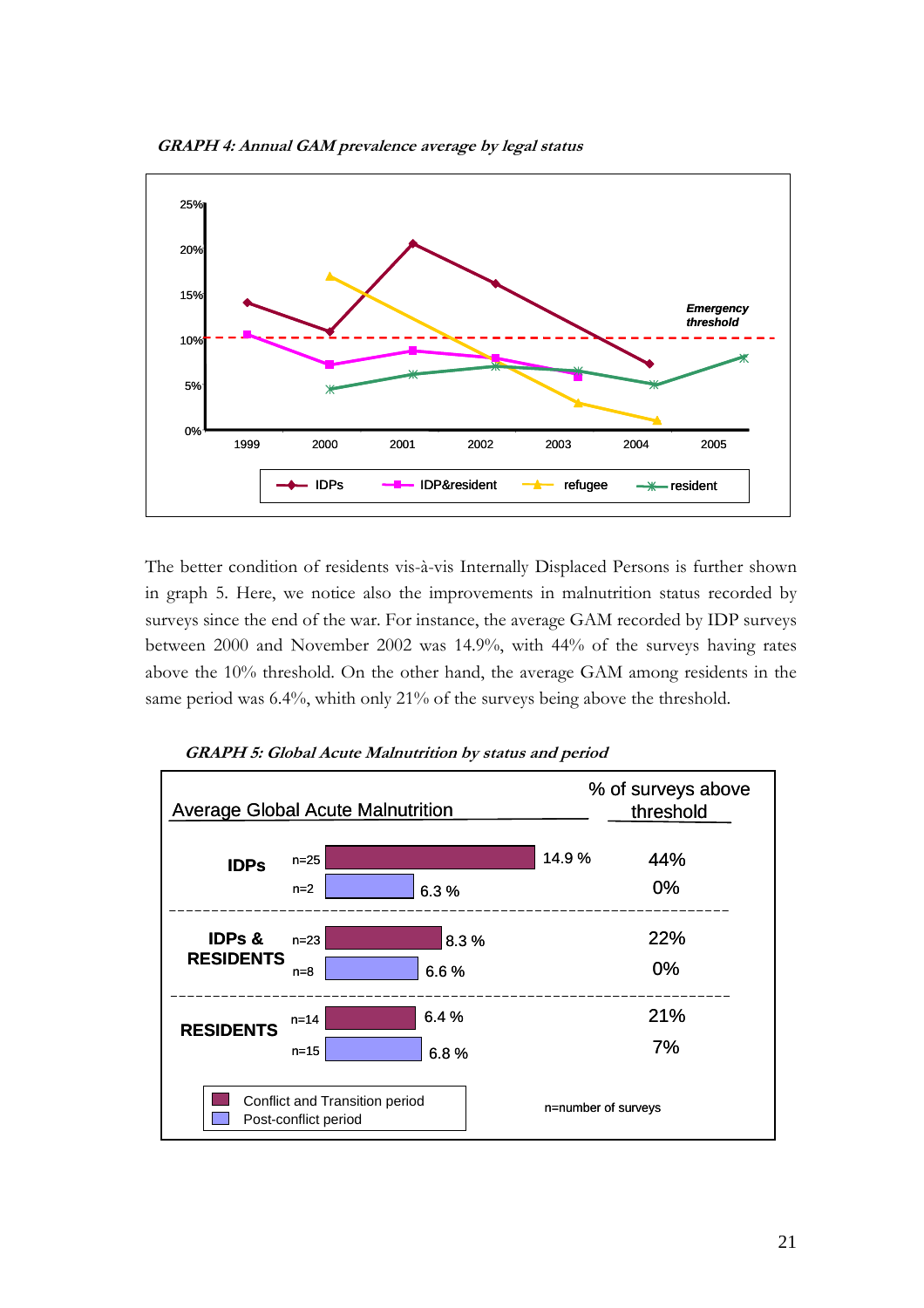#### 4.2.2 Crude Mortality Rates

As for Crude Mortality Rates, we notice in graph 6 the same trends already discussed for malnutrition. CMR among IDPs were on average above the emergency threshold and they showed a remarkable peak in 2002, mainly due to those surveys undertaken among populations previously unreachable for security reasons. In 2002 some of the surveys among IDPs displayed very high rates, such as those among UNITA soldiers and their families demobilised and gathered in Quartering Camps or Transit areas of Luena (Moxico), with CMR ranging from 1.6 to 7.2 per 10000/day.



GRAPH 6: Annual Crude Mortality average by legal status

One of the remarkable aspects about graph 6 is the very low mortality rates for refugees in 2003 and 2004. These "unrealistically" low figures lead us to wonder whether this is because the mortality situation for refugees was excellent, or, more likely, because there are problems of one sort or another with the data collected in the refugee camps. Such problems may be caused by the underreporting of deaths among refugees, as well as problems with the official population figures used to calculate the rates.

Graph 7 shows once again the graver mortality situation for IDPs vis-a vis residents. 92% of 25 surveys carried out among IDPs during the conflict and the transition period record CMR above the emergency threshold. On the contrary, only 50% of the surveys among residents over the same period recorded rates exceeding the threshold, as well as having an average CMR 2.2 times lower.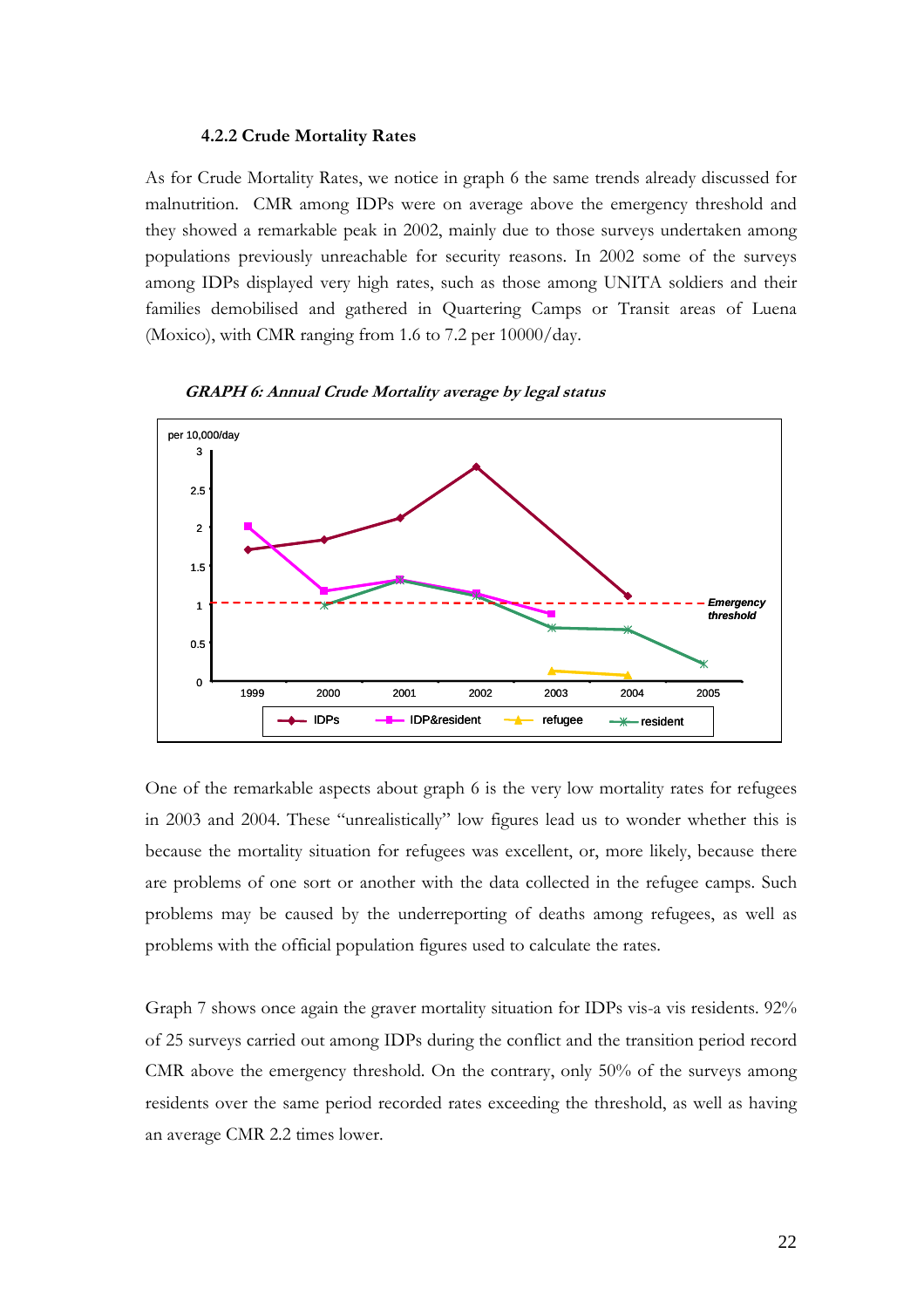

GRAPH 7: Crude mortality rate by status and period

#### 4.2.3 Under Five Mortality Rates

Finally, Under 5 Mortality Rates plotted in Graph 8 display the same trends as for malnutrition and Crude Mortality. The most noteworthy aspect is the very high average rates displayed for residents and especially IDPs, whilst mortality data for refugees presents extreme low rates. The latter showed us once again the difficulties in obtaining reliable mortality data in refugee situations.



GRAPH 8: Annual U5MR average by legal status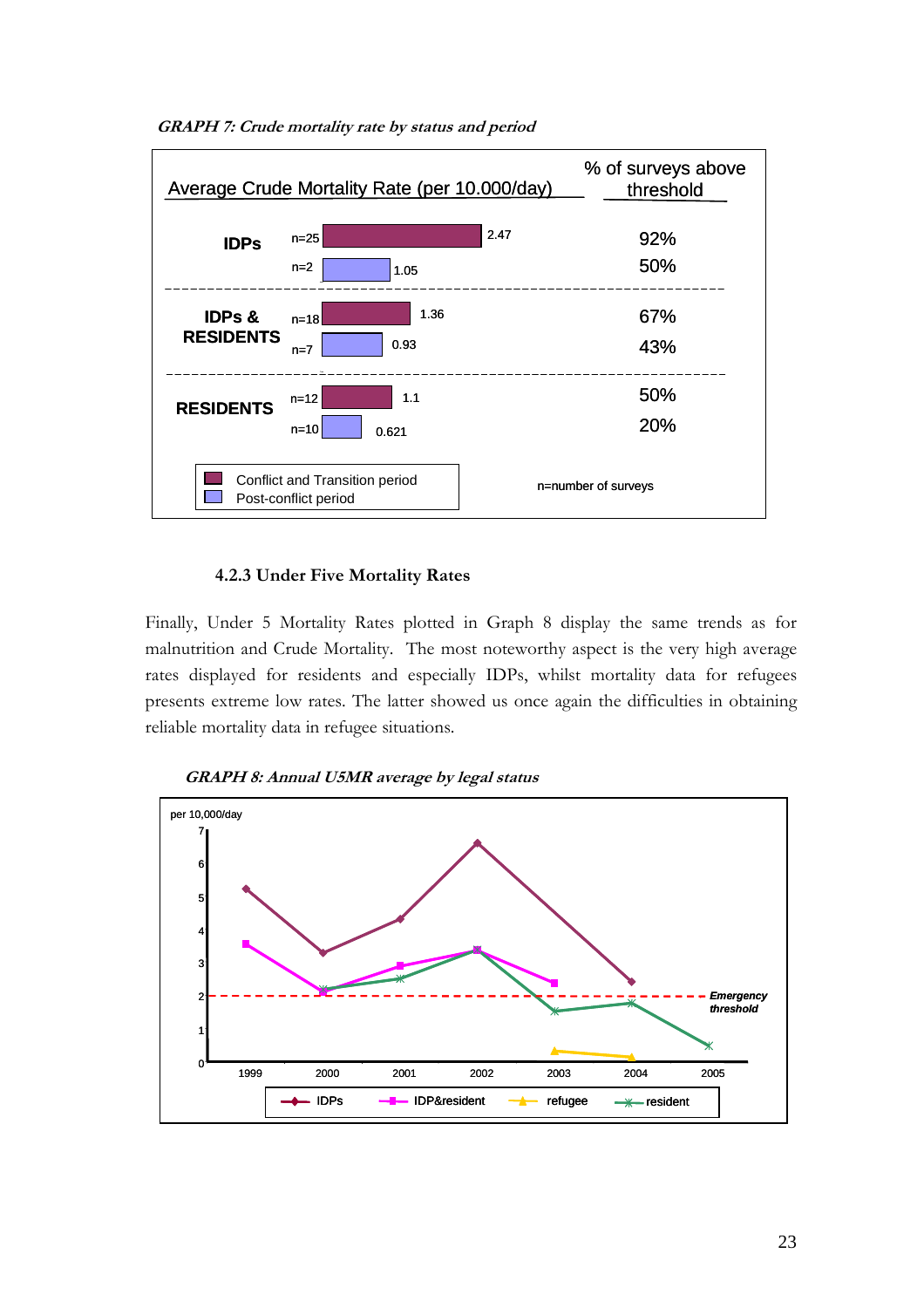Graph 9 clearly displays the seriousness of the under five mortality situation in Angola throughout the whole period analysed. Almost 100% of the surveys among IDPs show rates above the emergency threshold. Furthermore, the situation is not much better among IDPs-Residents, and even rates for residents during the conflict were very high, with 77% of the surveys showing rates above the threshold.





#### 4.2.4 Direct Comparison between Residents and IDPs: surveys at the same time and place

CE-DAT provides us with 15 different surveys undertaken by Action against Hunger-Spain in Huila, Bié, Lunda Sul, Benguela and Cuando Cubango provinces where results for IDPs and Residents are given separately. This allows us to make strict comparisons between the nutrition and mortality situations of each group at the very same place and at the very same moment in time.

Graphs 10, 11 and 12 give us a visual confirmation that legal status is a key factor in the distress caused by conflict. Thus, in graph 10 we notice a systematically worse nutritional status for IDPs, especially in the provinces of Huila and Bié, where nutritional indicators for displaced populations were far above emergency levels. Malnutrition rates for residents in those two provinces were further below acceptable levels. On the contrary, rates in Benguela showed that the relative situations of residents and IDPs were quite similar throughout the sites surveyed.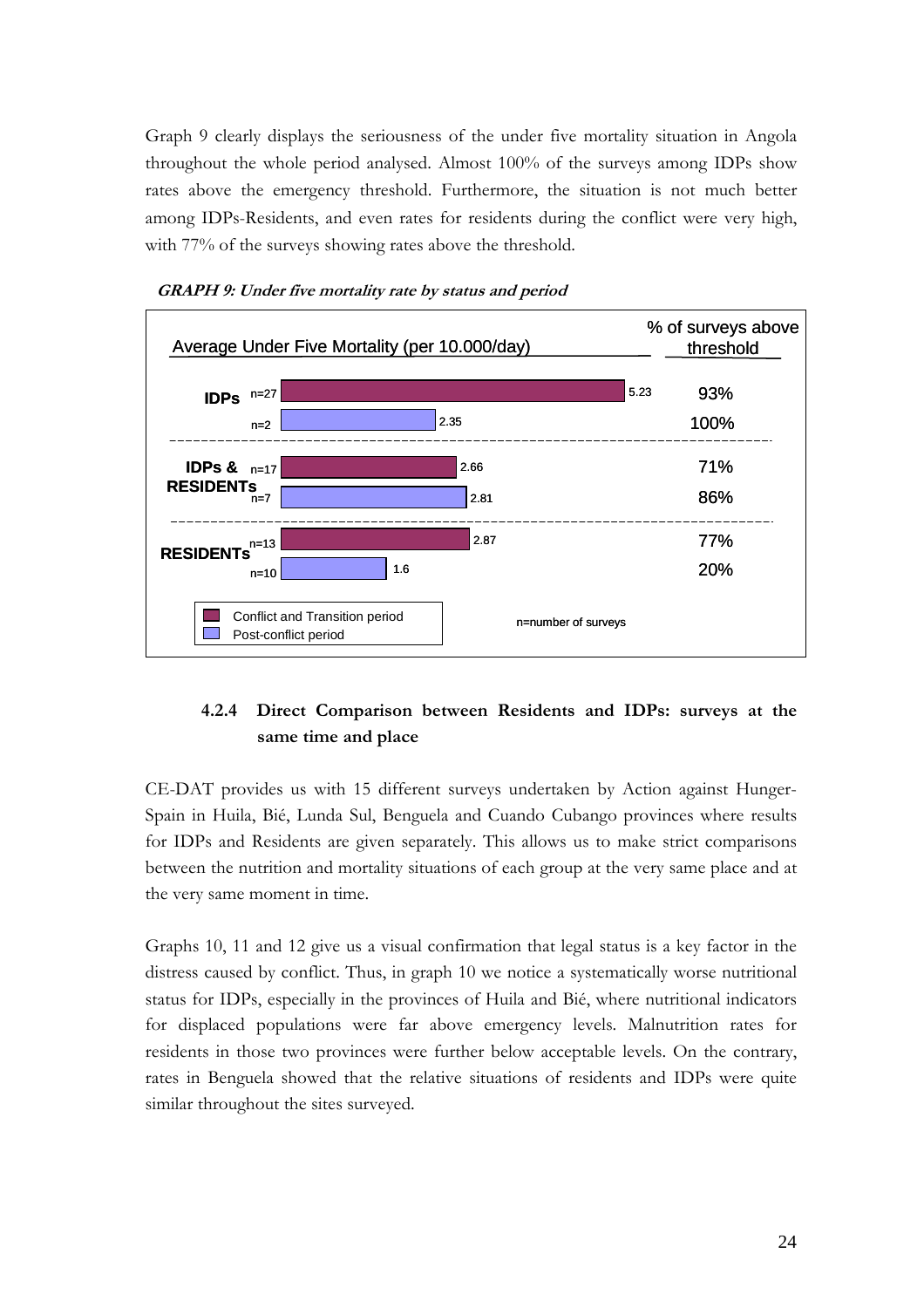

Graphs 11 and 12 display the same pattern as graph 10: higher mortality rates for displaced populations that are sometimes double or even triple the rates of residents. Once again, Huila province is where the differences are most pronounced.

Examining the figures displayed in Graphs 11 and 12, we realise how the living conditions of the transit centres and overcrowded camps predisposed this population to an increased susceptibility to communicable diseases, with no safe water sources and poor sanitation. According to the United Nations Consolidated Appeal for 2002, at least 60% of the general population used contaminated water sources, but this proportion rose to 90% for IDPs. Looking at the results of these surveys, we see evidence that displaced persons succumbed in greater numbers than resident populations to diseases such as measles, fever and diarrhoea.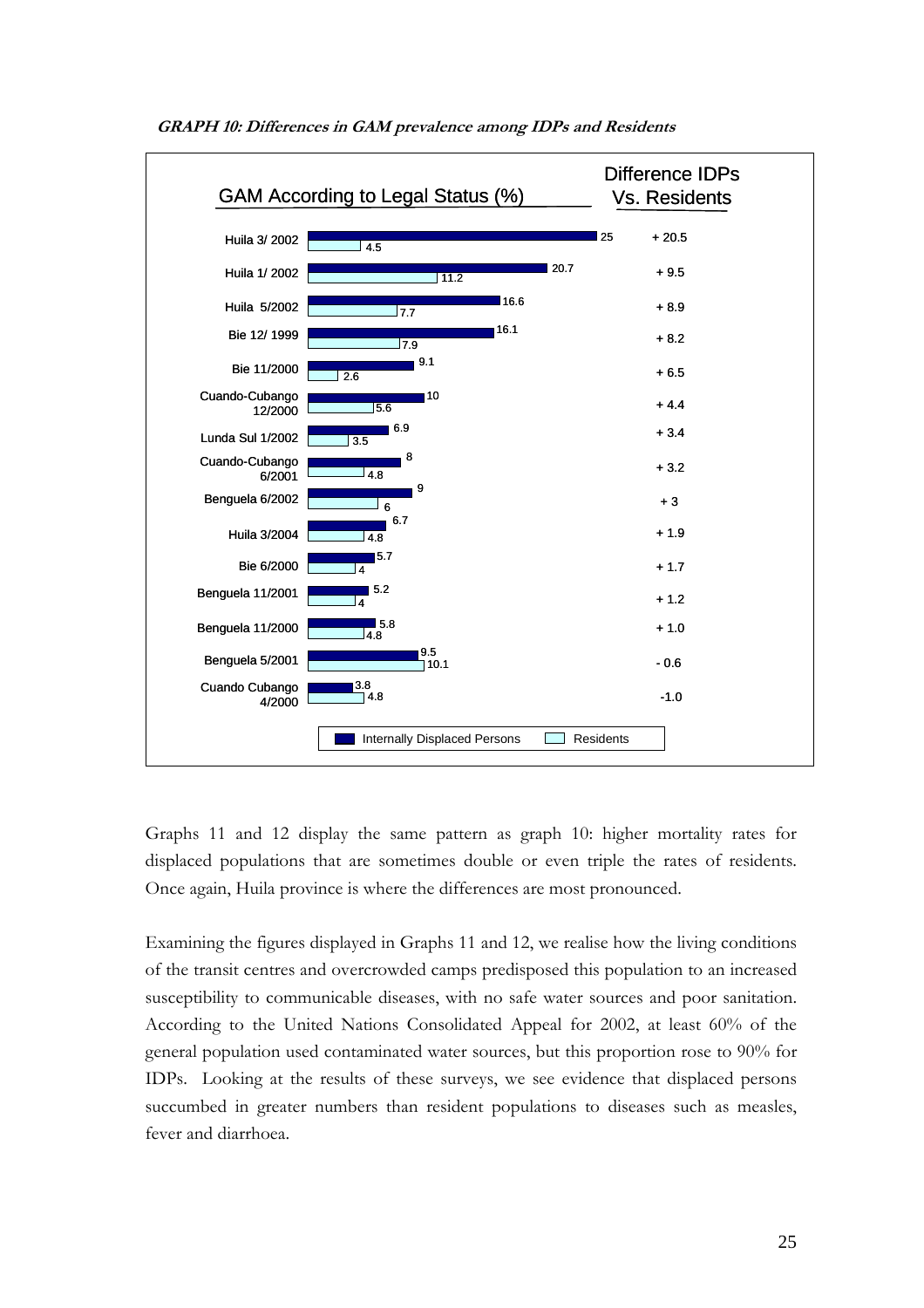

GRAPH 11: Differences in Crude Mortality Rates among IDPs and Residents

GRAPH 12: Differences in U5MR among IDPs and Residents

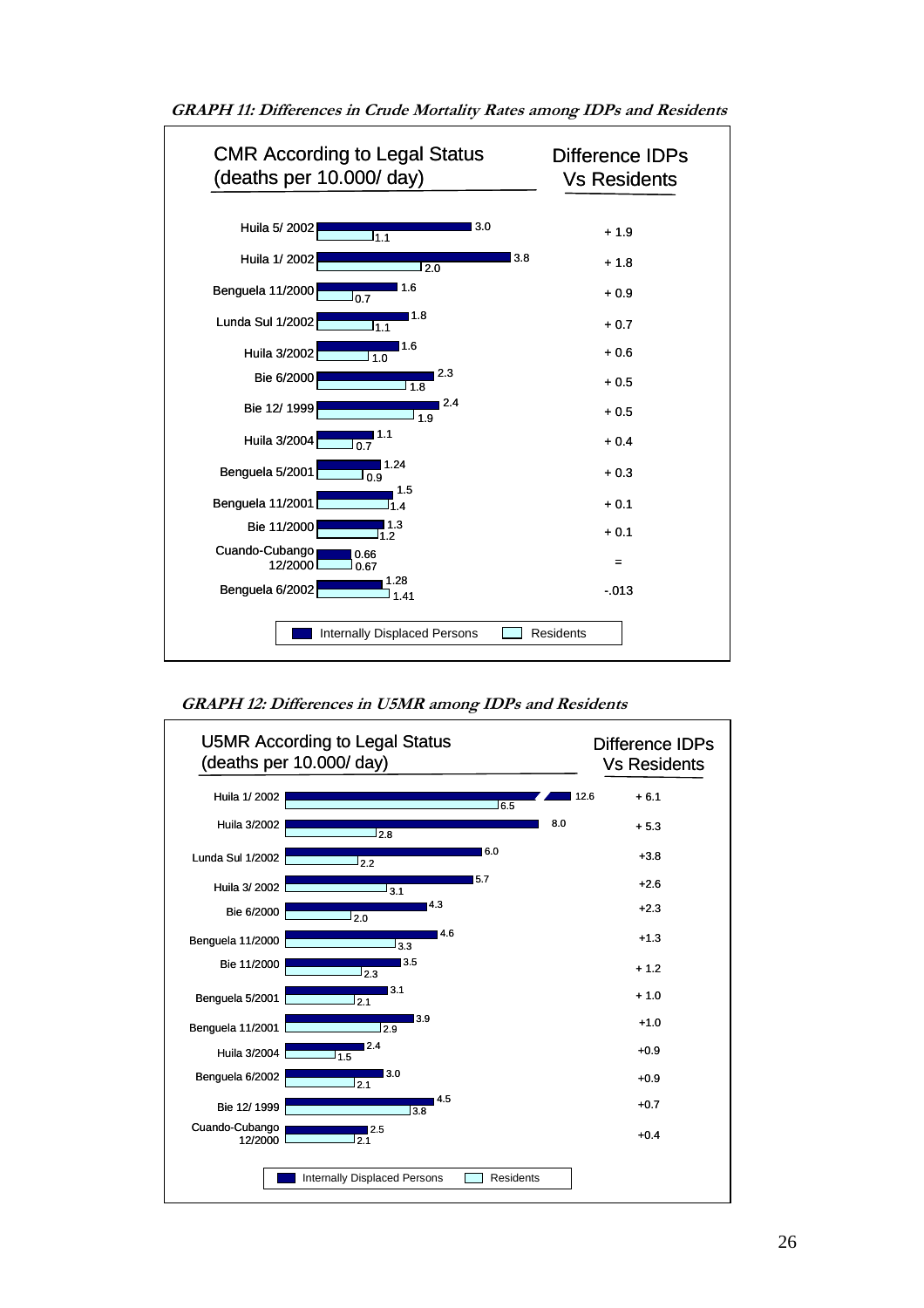#### 4.3 EXCESS OF MORTALITY DUE TO CONFLICT: ESTIMATION AND CAUSES

#### 4.3.1 Estimation of Excess of Mortality by period and legal status

A common feature of the majority of recent armed conflicts is that battle deaths $^{12}$  tend to be a minor part of the overall cost in human lives. In fact, the great majority of human losses are usually "indirect" deaths, also called "excess" of mortality.

By excess of mortality we understand those non-violent deaths among civil populations which would not have occurred without the conflict. Explanations of this excess of mortality may be found in the breakdown of health and social services, the mass displacement of populations and the overcrowded conditions, along with the impossibility of continuing local livelihoods as a consequence of the war.

A recent study by Lancina and Gleditsch on the estimation of battle deaths for several conflicts made an estimate of 160,475 battle deaths for the Angolan war since 1975. According to the study, battle deaths account for 11% of the estimated 1.5 million deaths caused by the war for the whole period $^{13}$ .

In this section, we will use mortality surveys in CE-DAT to assess the excess of mortality caused by the conflict in Angola for the period of analysis between 1999 and 2005. However, the available surveys mostly focus on certain small areas and there is a lack of general mortality surveys for the whole country. Therefore, it is not possible for us to estimate accurately a total number of deaths for the whole period using only these surveys.

Nevertheless, the surveys in CE-DAT enable us to calculate the actual number of deaths on the sites studied over the exact period surveyed, by using the recall period of the study. In other words, we have been able to estimate the number of deaths for the areas surveyed by using the Crude Mortality Rates and the recall period of the surveys. By doing that for every survey, we get a total number of deaths estimated for every survey over the period surveyed. Following that, we can compare this number of deaths with a contra factual, calculated as the estimated deaths during the same period and the same areas in the case of no conflict. In order to calculate this contra factual, we have used the Sub-

<sup>12</sup> Violent deaths caused by military operations either among soldiers or civilians.

<sup>&</sup>lt;sup>13</sup> LACINA, B. and GLEDITSCH, N.. Monitoring trend in global combat: A new dataset of battle death. European Journal of Population Vol. 21, No. 2-3. (June 2005),pp145-166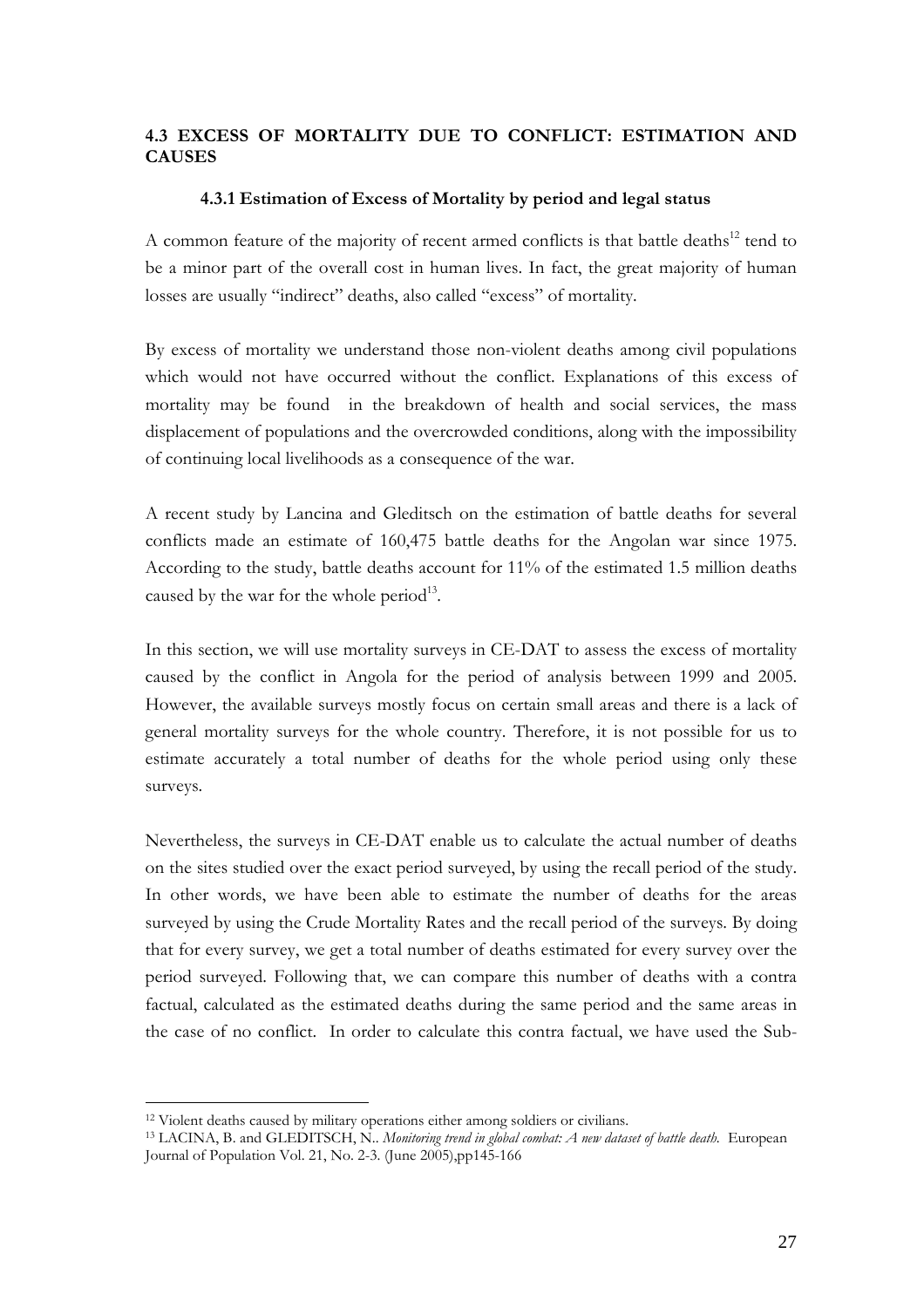Saharan baseline for mortality of 0.44 deaths per 10.000/day over the whole recall period, instead the real CMR estimated by surveys<sup>14</sup>.

Comparing both numbers, we get for every site surveyed an estimation of the percentage of actual deaths that may be considered as excess of mortality caused by the conflict. That is to say, the proportion of deaths that would not have occurred had there been peacetime mortality rates (baseline of 0.44 per 10.000 /day).

Using mortality surveys in CE-DAT we estimate that excess of mortality accounts for 69% of the deaths on the sites surveyed between 1999 and 2005. Furthermore, table 3 shows us once again differences in the excess of mortality among the different periods considered throughout this paper. During the conflict period, excess of mortality accounted for 71% of deaths, 83% over the 6 months of the transition period, and finally excess of mortality drops to 45% since November 2002.

#### TABLE 3: Excess of mortality according to period

| <b>Estimated deaths</b> | <b>Hypotetical deaths</b>          | <b>EXCESS OF MORTALITY</b>                         |                            |
|-------------------------|------------------------------------|----------------------------------------------------|----------------------------|
| in sites surveyed       | in sites surveyed using            |                                                    | % over total<br>deaths     |
| 60.420                  | 17.232                             | 43.188                                             | 71%                        |
| 15.620                  | 8.616                              | 7.003                                              | 83%<br>45%                 |
|                         |                                    |                                                    | 69%                        |
|                         | using real CMR<br>15.744<br>91.784 | <b>Subsaharian CMR baseline</b><br>2.748<br>28.596 | deaths<br>12.996<br>63.188 |

In addition, table 4 displays great differences in excess of mortality by legal status. Thus, among residents surveyed excess mortality accounts for 48% of total deaths, whilst among IDPs eight out of 10 deaths may be considered as excess of mortality due to the conflict.

#### TABLE 4: Excess of mortality by legal status

|                           | <b>Estimated deaths</b> | <b>Hypotetical deaths</b>                                  | <b>EXCESS OF MORTALITY</b> |              |
|---------------------------|-------------------------|------------------------------------------------------------|----------------------------|--------------|
|                           | in sites surveyed       | in sites surveyed using<br><b>Subsaharian CMR baseline</b> |                            | % over total |
|                           | using real CMR          |                                                            | deaths                     | deaths       |
| <b>Residents</b>          | 18.996                  | 9.951                                                      | 9.045                      | 48%          |
| <b>IDPs&amp;Residents</b> | 29.925                  | 10.864                                                     | 19.061                     | 64%          |
| <b>IDPs</b>               | 42.863                  | 7.781                                                      | 35.082                     | 82%          |
| Total                     | 91.784                  | 28.596                                                     | 63.188                     | 69%          |

<sup>&</sup>lt;sup>14</sup> THE SPHERE PROJECT. Humanitarian Charter and Minimum Standards in Disaster Response. Edition 2004 at http://www.sphereproject.org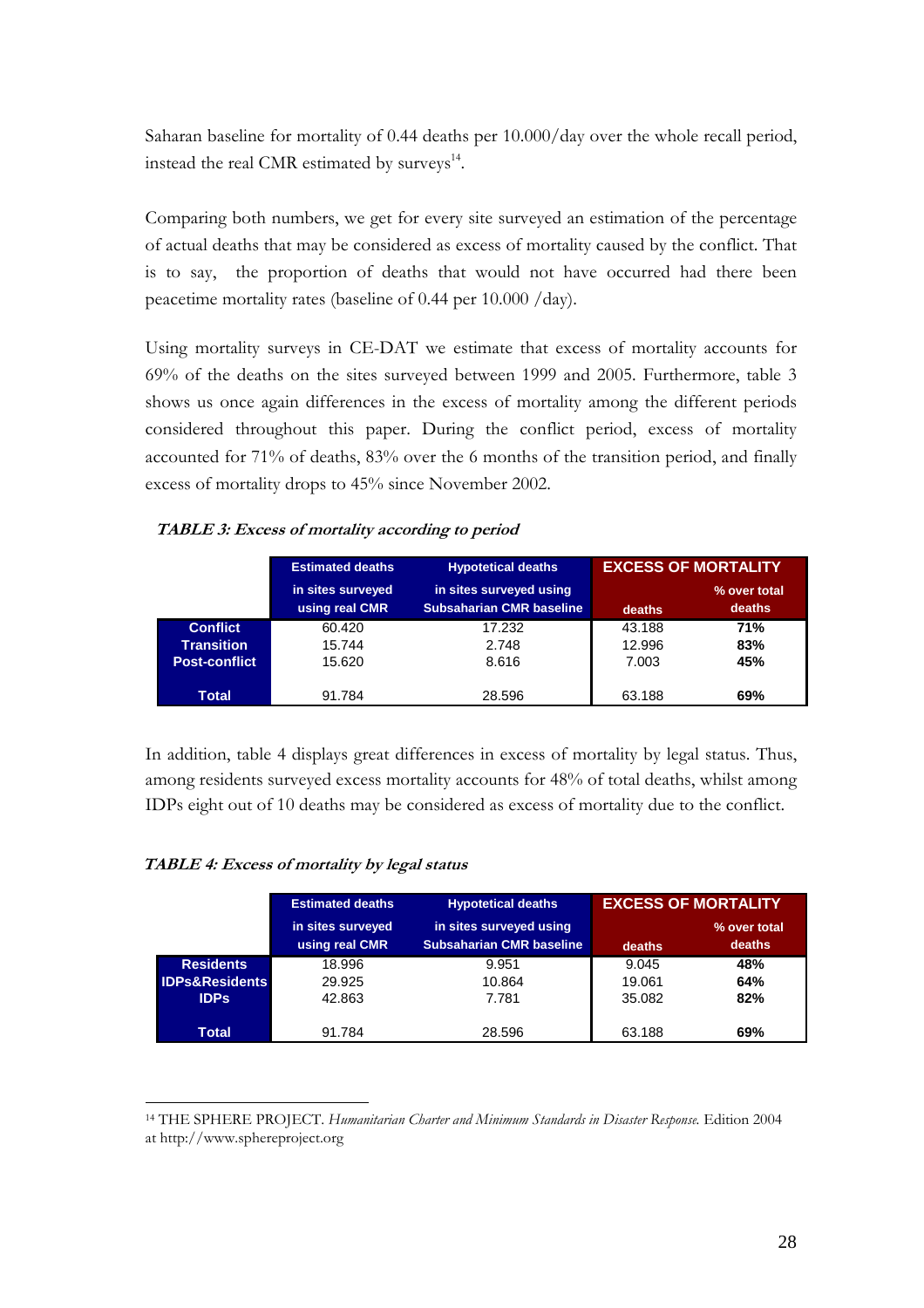#### 4.3.2 Main causes of excess of mortality

43% of the mortality surveys available in CE-DAT specify the cause of death reported by the interviewee. Violence turns out to account for an insignificant proportion in all surveys, with the only exception being those surveys of UNITA soldiers amongst whom, for instance, violence accounted for 18 % of the deaths between July 2001 and June  $2002^{15}$ .

Analysing the causes of death specified in the surveys, we clearly see that high mortality rates were not a consequence of a high proportion of violent deaths. The main causes of death reported by surveys, both of children and adults, were preventable and treatable diseases such as diarrhoea, malaria or respiratory infections. Moreover, some of the cases of very high mortality rates are explained by epidemics such as the measles outbreak in Caconda (Huila Province) in 2002, which brought the under five mortality rate among IDPs and residents up to 12.6 and 6.48 per 10,000/day respectively.

Considering the low proportion of violent deaths displayed by the surveys gathered in CE-DAT, we can conclude that for the Angolan conflict the high mortality rates were more linked to the disruption of some health determinants than to the conflict itself. After many years of war in Angola, factors such as the deterioration in access to health care, the lack of sanitation, low vaccination coverage and high levels of malnutrition are revealed as the main causes of the human impact of the conflict. This is especially true amongst the youngest casualties, which account for more than half of the total deaths. Thus, for instance, at the end of 2002, 12% of hospitals, 11% of health centres, and 85% of health posts were not operational because of the destruction or serious deterioration of their physical infrastructure. Furthermore, there was a serious shortage of staff and of basic equipment; Angola counted 0.05 doctors per 1,000 inhabitants, 20 times less than the number recommended by  $\rm WHO^{16}.$ 

<sup>15</sup> According to MSF survey in the QFA in Bié, Huila, Malange and Cuando-Cubango

<sup>&</sup>lt;sup>16</sup> REPUBLIC OF ANGOLA Ministry of Health & UNFPA& UNICEF. Stategic Plan for the accelerated reduction of maternal and child mortality 2004 – 2008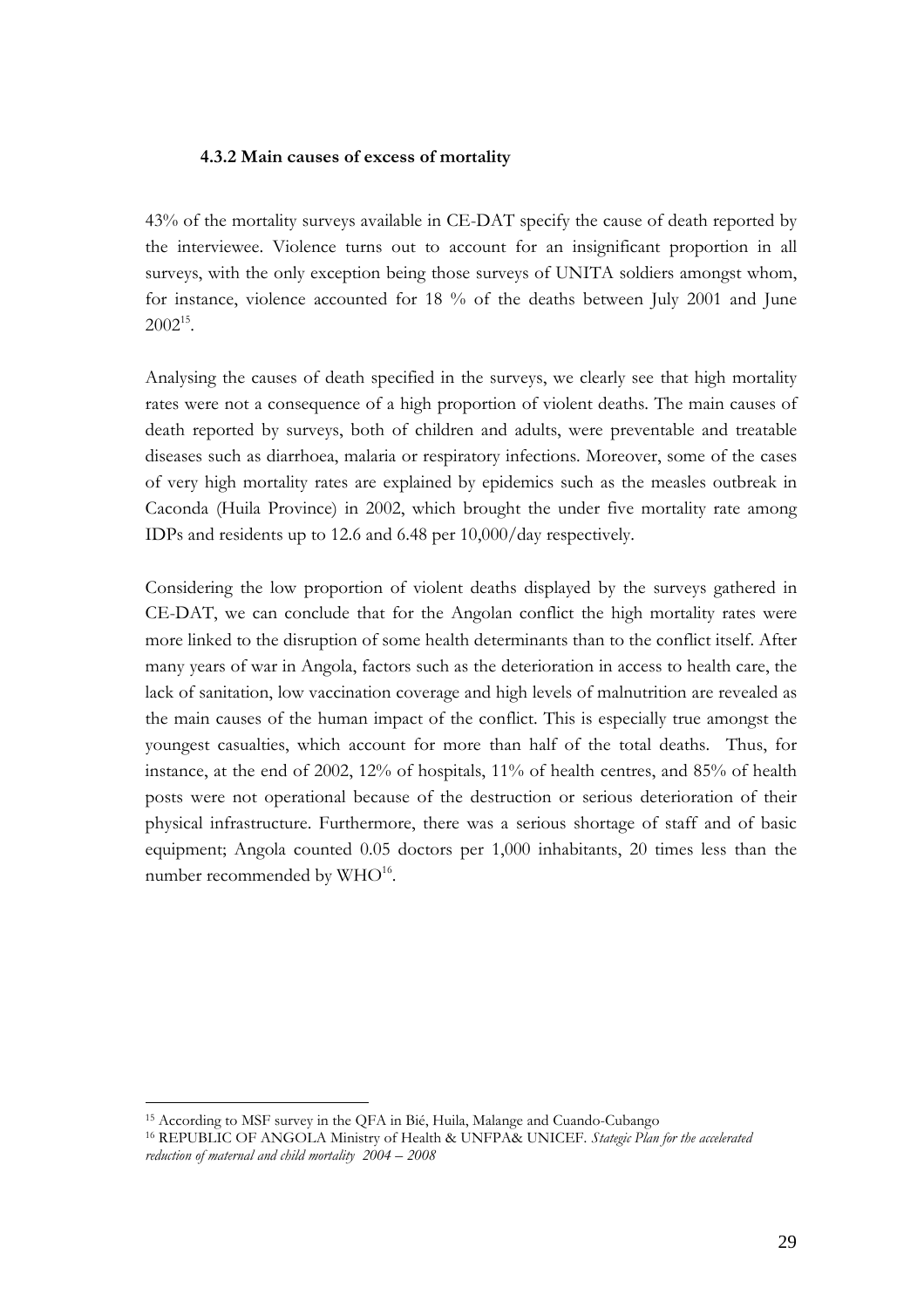# **5.** CONCLUSIONS

Angola has faced almost forty years of war from 1961 to 2002, when a peace settlement was signed between the two opposing parties; the government (led by the MPLA) and UNITA. Despite two prior attempts at negotiated peace settlements between the government and UNITA, it was not until the outright victory of the government forces in April 2002 that a sustained peace settlement was possible.

The end of the war found a country completely ravaged by the effects of such a long conflict. In 2002, Angola had more than four million IDPs (about 40 per cent of the total population), more than 60 per cent of the population living below the poverty line and less than 30 per cent having access to adequate health care.

Our report analyses more than 90 mortality and nutrition surveys undertaken in Angola since 1999. It identifies trends in health and nutrition indicators in Angola examining them over time (conflict between 1999-2002, transition and post-conflict), over space and across population groups (residents, refugees and IDPs).

The main aim of the report is to provide insights into the distribution of health and nutrition indicators and point out populations at higher risk or potentially more vulnerable in conflict settings. In the absence of vital registration or reliable surveillance systems in the country, survey data is often the only resource available to perform these analyses. While the results may not be comprehensive for the whole country or can sometimes be inaccurate or partly distorted, some insights may be better than none at all. It is in this spirit that all valid surveys were collected and analyzed. The main conclusions drawn from the analyses developed for this report are as follows:

- Tautological as it may seem, it is worth pointing out that the absence of conflict since 2002 has had a beneficial effect on the health status of the country in general, including of the displaced and refugees. This is not inevitably the case, as observed in DR Congo or Darfur where peace accords have had little effect on reducing civil violence and in some cases may have even increased it.
- Data analyzed in this report highlights the fact that isolated areas and populations were the worse-hit by the conflict. These severely affected populations were more in need of relief aid than development actions even in the first years of the postconflict period. Generally speaking, the grim conditions of out-of-reach populations in a conflict's aftermath make them unable to absorb development actions for a while. Therefore, it is recommended that international development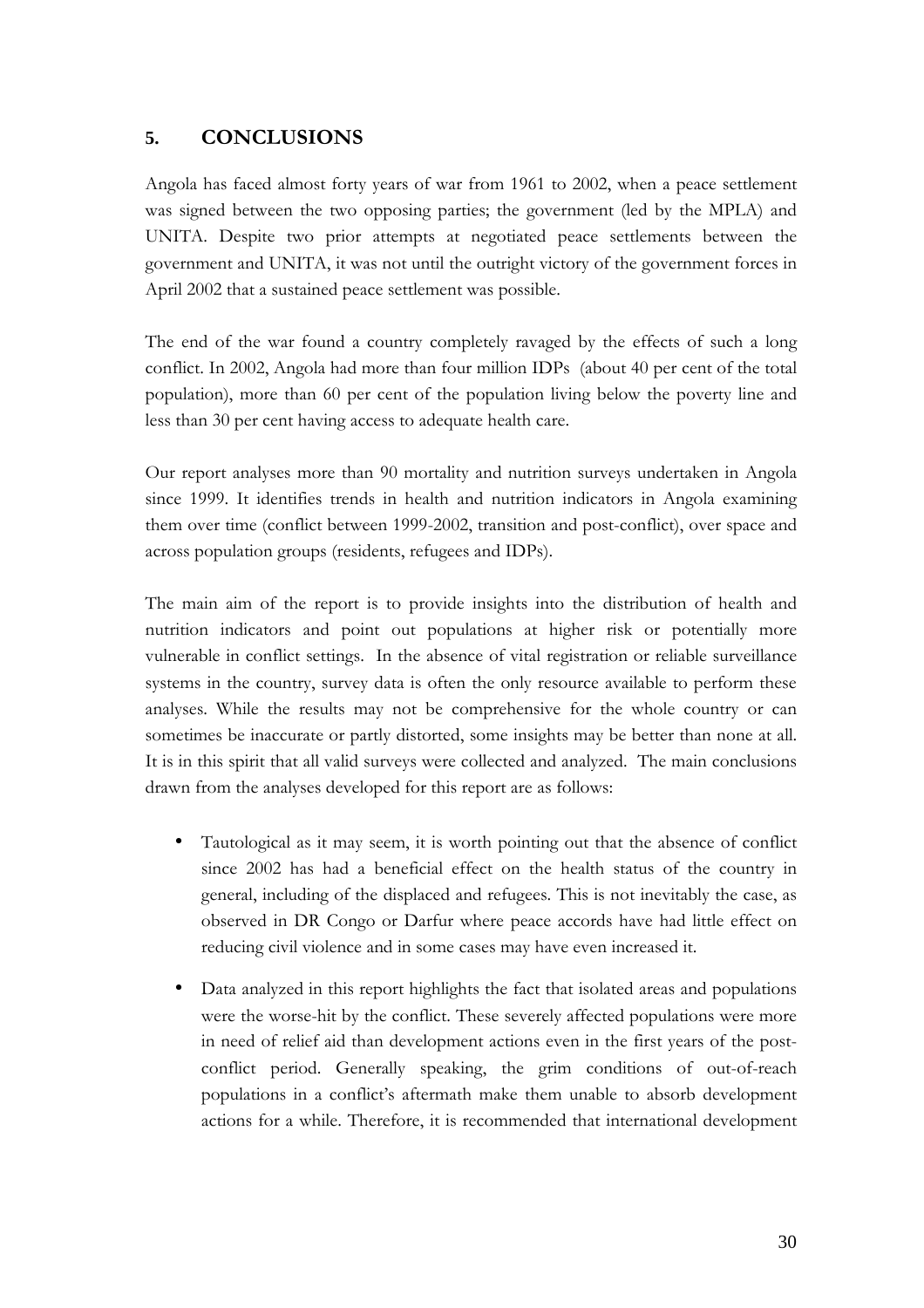programs in immediate post-conflict situations leave some room to humanitarian relief actions for the most distressed communities.

- Our research indicates that the health status and the need for services of residents, returnees and internally displaced vary enough to warrant specific policies adapted to the target communities.
- IDPs were by far the most affected population group during the conflict. Furthermore, once the war was over, the difficulties for those IDPs (now returnees) to earn their livelihood, along with key deprivation during the conflict such as loss of schooling or adequate nutrition in critical ages, maintains some of them in a vulnerable category.
- While past nutritional stresses will compromise the health recovery of the IDPs, returnees remain the most fragile and vulnerable group in the country, especially in the Central Highland provinces of Huambo and Bié. Due to inadequate distinction between residents and returnees in most of the surveys used for this study, we were unable to extract the specific situation of the returnees. However, contextual information and some of the surveys available indicate that they are still a matter of key concern for national development plans.
- Among all the vulnerable groups, children under five have been and continue to be the most consistently and catastrophically affected, both in terms of mortality and malnutrition. However, global acute malnutrition improved more quickly over time than mortality, stabilizing below emergency levels since the peace agreement in 2002. The reasons for this slower progress of a key development priority that is U5MR should be further explored.
- While the good news is that the health and nutritional status of children respond gratifyingly fast to health and nutritional interventions, the bad news is that after a long conflict it can be very difficult to reach those children most in need. Measures such as vaccination campaigns and supplemental feeding should form the backbone of health programmes after conflicts, focusing on systems to get these services out to the children in rural or remote areas.
- Our estimates of excess mortality (calculated using the estimates from multiple surveys and measured against the average Sub-Saharan baseline) during the entire period indicated that overall excess deaths due to the conflict in the sites surveyed account for about 70% of all deaths in this period (1999-2005). The internally displaced essentially took the brunt of the burden (8 out 10 deaths in the IDPsites surveyed may be considered as excess mortality caused by the conflict and therefore preventable deaths, versus 5 out of 10 among residents).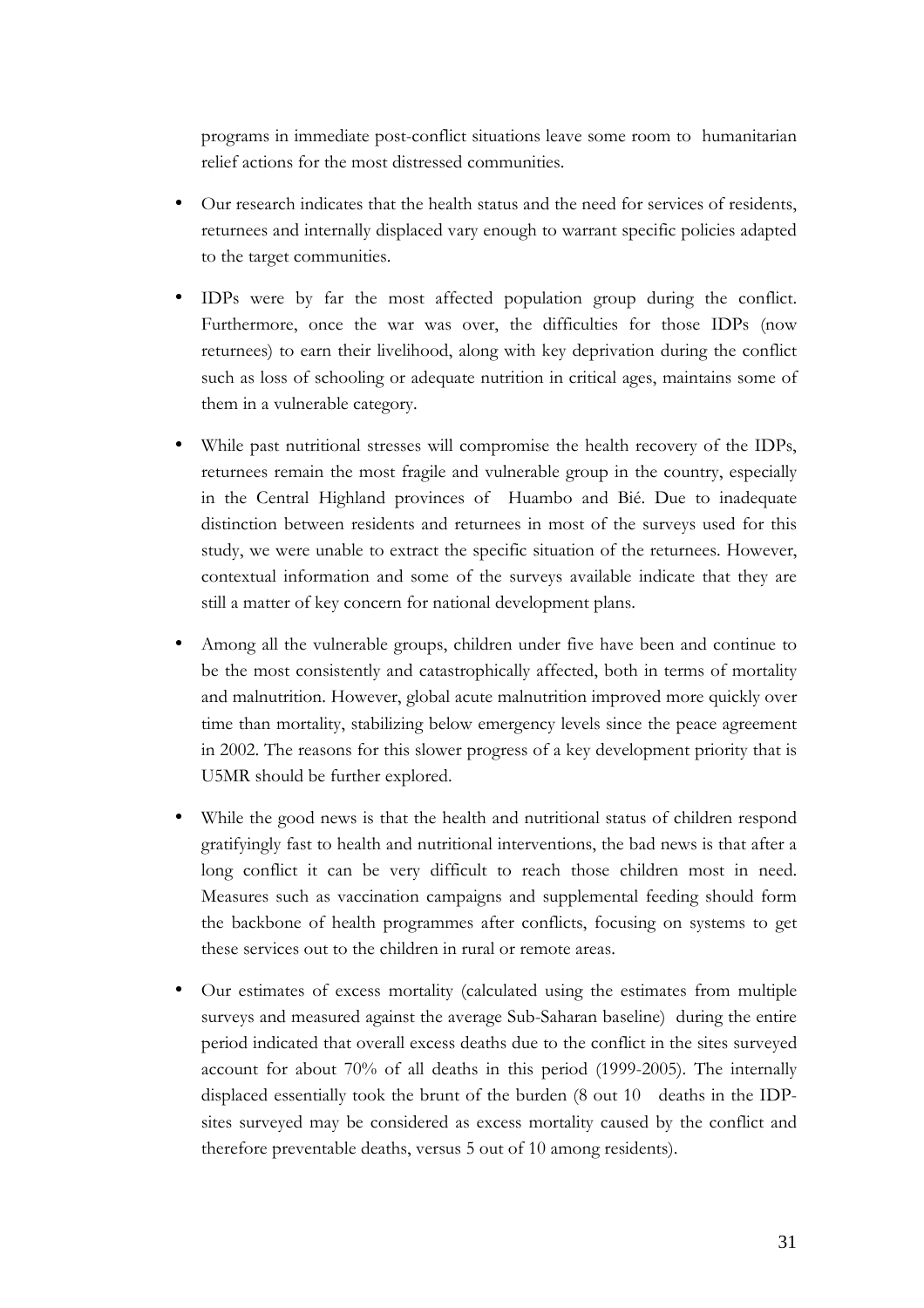• Deaths due to the Angola conflict have not received the international public attention given to deaths in other regions of the world, such as in Darfur, Kosovo or Rwanda. Despite the large number of deaths caused by the Angola civil conflict, there has been a lack of attribution of responsibility between the warring parties. This shows us a common and worrying pattern in conflicts around the world. If governments or rebel groups are causing deaths among civilians using direct violence, this may be considered as a crime against humanity or sometimes even as a genocide. However, if the same government or rebel group are responsible for thousands and thousands of civilian deaths by disrupting civil life or simply by negligence, as was the case in Angola, they are not accountable to anyone. Furthermore, these deaths are often neglected by the mainstream media.

Finally, we would like to end by underlining the value of these types of analyses and the need to share survey data and findings, especially from countries or regions where data is unavailable or difficult to get. Composite analyses from multiple surveys can help both humanitarian and reconstruction planning by identifying groups and areas at high risk of mortality and malnutrition. Encouraging humanitarian non governmental agencies to undertake good quality surveys and share the data in a common repository would facilitate planning and resource allocations at very little cost.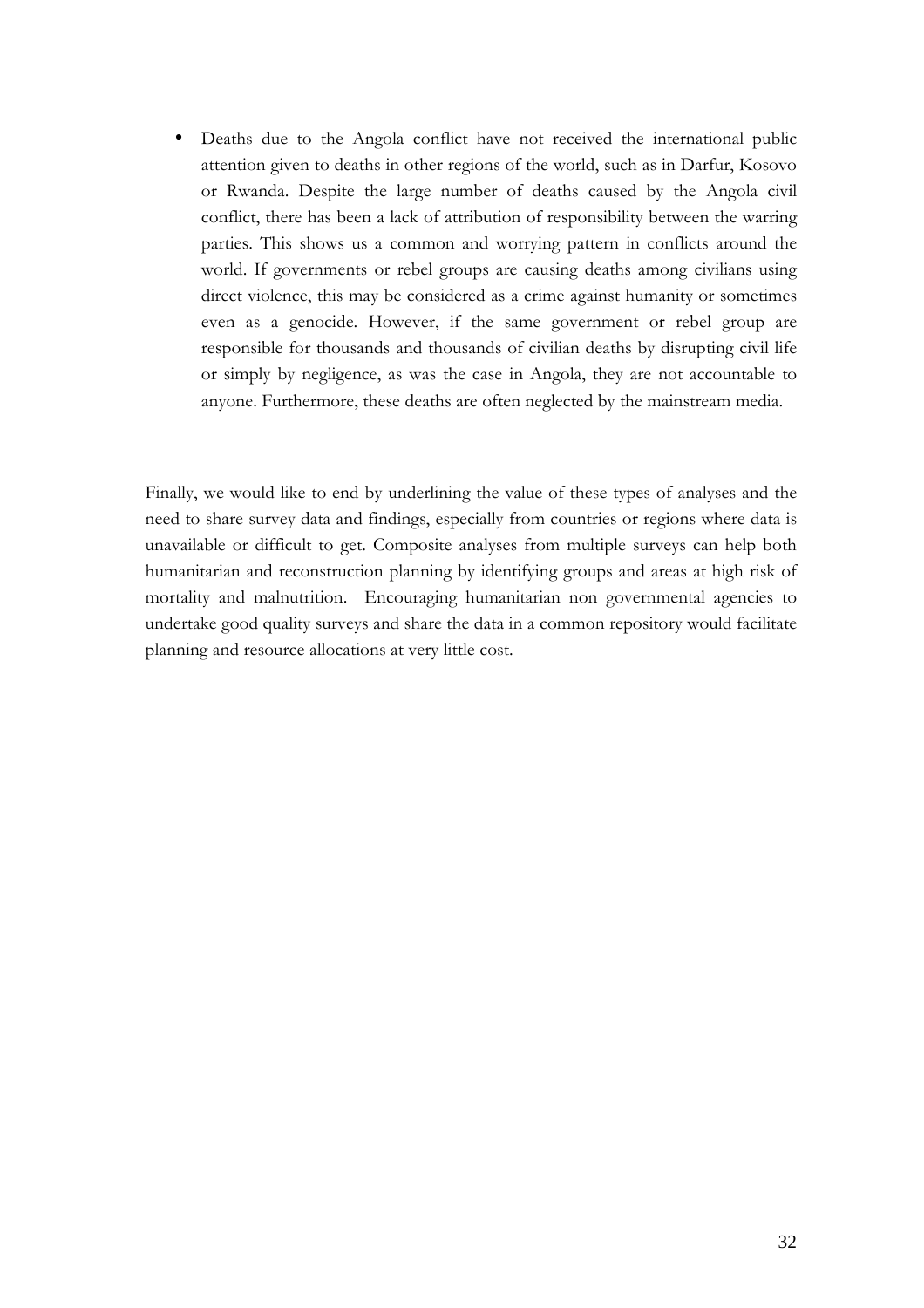# 6. ABBREVIATIONS

CDC= Center for Disease Control and Prevention CE-DAT = Complex Emergencies Database CMR= Crude Mortality Rate CRED= Centre for Research on the Epidemiology of Disasters DTP= Difteria, Tetanus and Pertusis IDPs= Internal Displaced Persons MICS= UNICEF Multiple Indicator Cluster Survey MPLA= Movimento Popular de Libertação de Angola MSF= Médicins Sans Frontières MUAC= Mid-Upper Arm Circumference NCHS = National Center for Health Statistics NGO = Non Governmental Organizations QFA= Quartering and Family Area U5MR = Under Five Mortality Rate UNHCR = United Nations High Commissioner for Refugees UNICEF= United Nations International Children's Emergency Fund UNITA= União Nacional para a Independência Total de Angola WFP= World Food Program WHO = World Health Organization

# 7. ACKNOWLEDGEMENTS

We would like to thank to the U.S. Department of State Bureau of Population, Refugees, and Migration for generously supporting the CEDAT project since 2003.

We would also like to thank the following humanitarian aid agencies that have taken the trouble of undertaking statistically sound surveys in Angola, mostly under extremely difficult circumstances, and sharing their results for further analysis.

| Médecins Sans Frontières-CH      |
|----------------------------------|
| Médecins Sans Frontières-Belgium |
| Médecins Sans Frontières - Spain |
|                                  |
|                                  |
|                                  |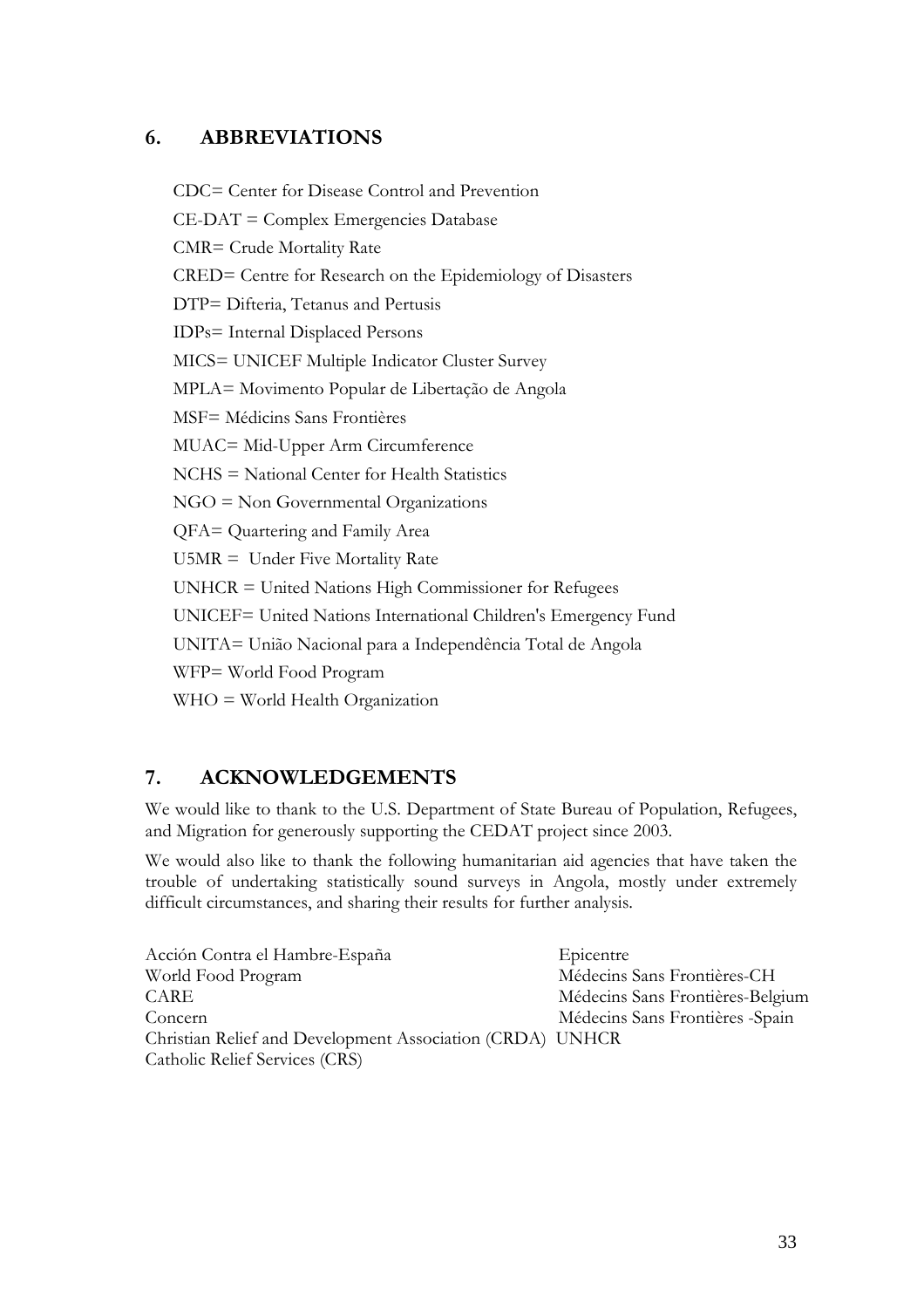### 8. BIBLIOGRAPHY

- $\blacksquare$  CENTRE FOR RESEARCH ON THE EPIDEMIOLOGY OF DISASTERS. Complex Emergencies Database (CE-DAT) at http://www.cred.be/cedat/index.htm
- **DENG, F. Mass Exodus And Displaced Persons.** Report of the Representative of the Secretary-General on internally displaced persons submitted pursuant to Commission on Human Rights resolution 2000/53
- FORD, N. Slow response to Angola's food crisis. The Lancet. Vol 360. July 27, 2002
- **-** GREIN, T., CHECCHI, F. et al. Mortality among displaced former UNITA members and their families in Angola: a retrospective cluster survey. British Medical Journal 2003;327;650.
- GUHA-SAPIR,D, VAN PANHUIS, W., DEGOMME, O. and TERAN, V. Civil Conflicts in Four African Countries: A Five-Year Review of Trends in Nutrition and Mortality. Epidemiological Review, Volume 27, Number 1. Pp. 67-77
- HUMAN SECURITY CENTRE. Human Security Report 2005. War and Peace in the  $21^{st}$  Century. Oxford University Press, New York 2005.
- **LACINA, B. and GLEDITSCH, N.. Monitoring trend in global combat: A new dataset of** battle death. European Journal of Population Vol. 21, No. 2-3. (June 2005),pp145-166.
- -MEDICINS SANS FRONTIERES Guide Nutrition. París 1998
- - MURRAY, G. KING G. LOPEZ, AD. TOMIJIMA,N. AND KRUG, E.G Armed Conflict as a Public Health Problem . British Medical Journal 2002 346-349
- NATIONAL RESEARCH COUNCIL (2001) Forced Migration and Mortality. Roundtable on Demography of Forced Migration Comittee on Population, National., National Academy Press, Washington D.C,
- **-** NORWEGIAN REFUGEE COUNCIL/GLOBAL IDP PROJECT. Profile of internal displacement: Angola Compilation of the information available in the Global IDP Database of the Norwegian Refugee Council (as of October 2005)
- **STANDING COMMITTEE ON NUTRTION.** Nutrition information in crisis situations (formerly RNIS, ) at http://www.unsystem.org/scn/Publications/html/rnis.html
- **-** PRUDHON, C. La malnutrition en situation de crise. Manuel de prise en charge thérapeutique et de planification d'un programme nutritionnel. Action contre la Faime, Khartala, Paris 2002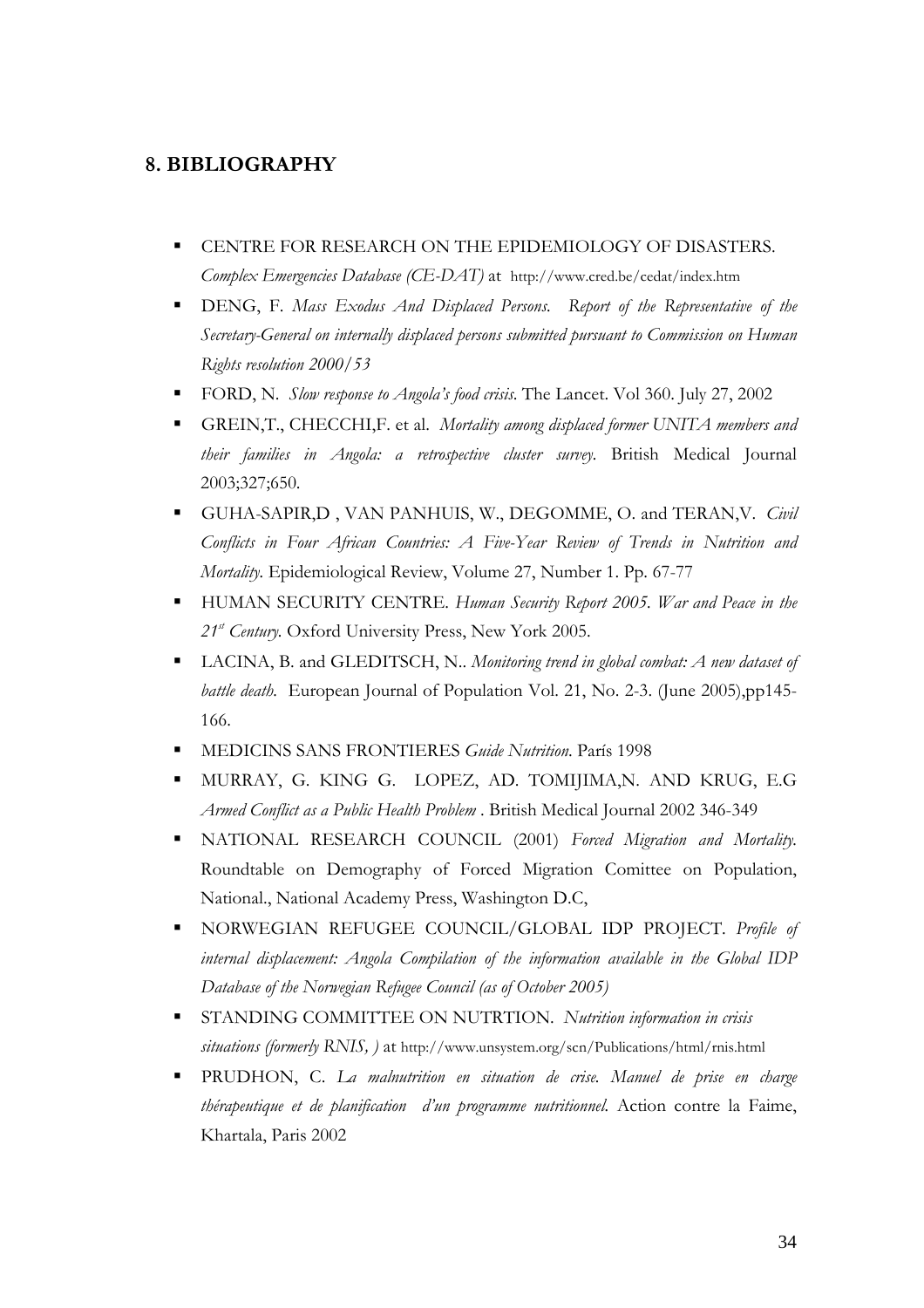- REPUBLIC OF ANGOLA Ministry of Health & UNFPA& UNICEF. Stategic Plan for the accelerated reduction of maternal and child mortality 2004 – 2008. Luanda April 2004
- **THE SPHERE PROJECT.** Humanitarian Charter and Minimum Standards in Disaster Response. Edition 2004
- UNHCR Practical Guide to the systematic use of Standards&Indicators in UNHCR Operations. Geneva 2004
- UNICEF&USAID(Coordinators)SMART METHODOLOGY :Measuring Mortality, Nutritional Stauts and Food Security in Crisis Situations. June 2005
- UNITED NATIONS. Consolidate Appeal for Transition . 2004
- UNITED NATIONS. Consolidated Inter-Agency Appeal 2002
- WHO. The World Health Report 2004-changing history. Geneva. 2004
- WEISSMAN, F. (ed). In the Shadow of Just Wars. Violence, Politics and Humanitarian Action. Médicins Sans Frontiers. London 2004